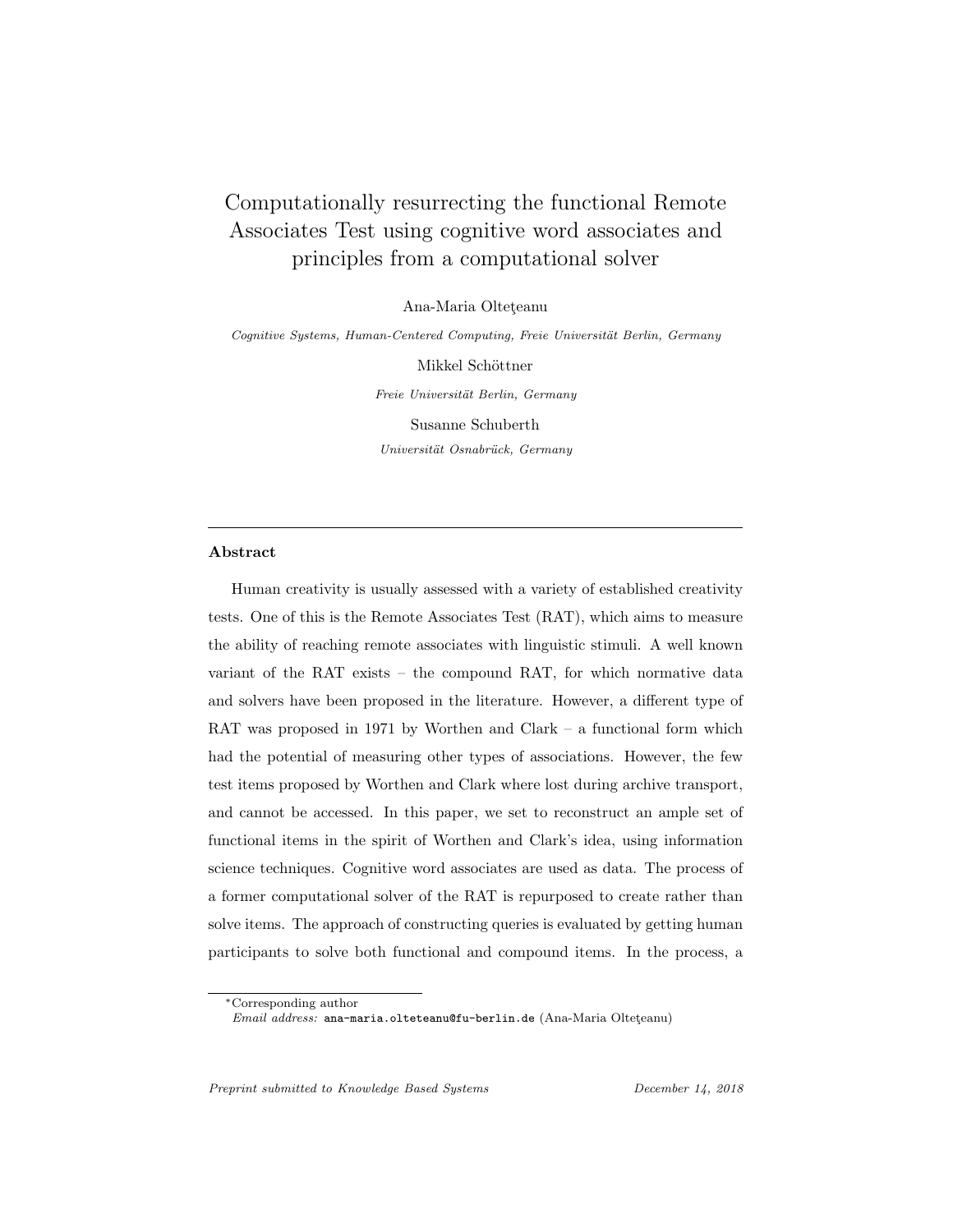previous computational approach to solving the compound RAT is also validated in the functional RAT context.

Keywords: creativity, Remote Associates Test, knowledge acquisition, word associates, creativity tests, creative problem solving, cognitive systems

#### 1. Introduction

Human creativity [\[1,](#page-21-0) [2\]](#page-21-1) is a complex set of cognitive processes, assessed in a multitude of ways, with different creativity tests measuring its various and sometimes overlapping aspects [\[3,](#page-21-2) [4,](#page-21-3) [5,](#page-22-0) [6,](#page-22-1) [7,](#page-22-2) [8,](#page-22-3) [9\]](#page-22-4). The Remote Associates Test

- $\lceil 10 \rceil$  RAT for short aims to measure a participant's creativity as their ability to make associations. The RAT is normally given using linguistic stimuli, though visual stimuli have also been developed [\[11\]](#page-22-6). A Remote Associates Test item is administered as follows: three words are given, and the participant is asked to come up with a fourth word which is related to all the three given words. For
- <sup>10</sup> example, the words Opera, Hand and Dish are given. To this RAT item, the word Soap can be an answer, because of the existing relationships between the answer word and the query words, which can be observed in the linguistic terms Soap Opera, Hand Soap and Dish Soap.

The Remote Associates Test is widely used [\[12,](#page-22-7) [13,](#page-22-8) [14,](#page-23-0) [15\]](#page-23-1) and has been <sup>15</sup> constructed and normed in a variety of languages, including: English [\[16\]](#page-23-2); Italian [\[17\]](#page-23-3); Dutch [\[18\]](#page-23-4); German [\[19\]](#page-23-5); Japanese [\[20\]](#page-23-6), Chinese [\[21\]](#page-23-7) and Polish [\[22\]](#page-24-0).

The Remote Associates Test is based on Mednick's remote association theory [\[23\]](#page-24-1). While in accord with the basic principles of this theory, Worthen and Clark [\[24\]](#page-24-2) have argued that the items generated for the Remote Associates Test could <sup>20</sup> be further fine-tuned; on the one hand, they claimed that the test consisted of at least two types of queries. On the other hand, they remarked on the fact that not all the associates used were part of the Palermo-Jenkins word association norms [\[25\]](#page-24-3).

The two types of items Worthen and Clark distinguished were (a) language-<sup>25</sup> based associations (structural), and (b) associations that stem from connections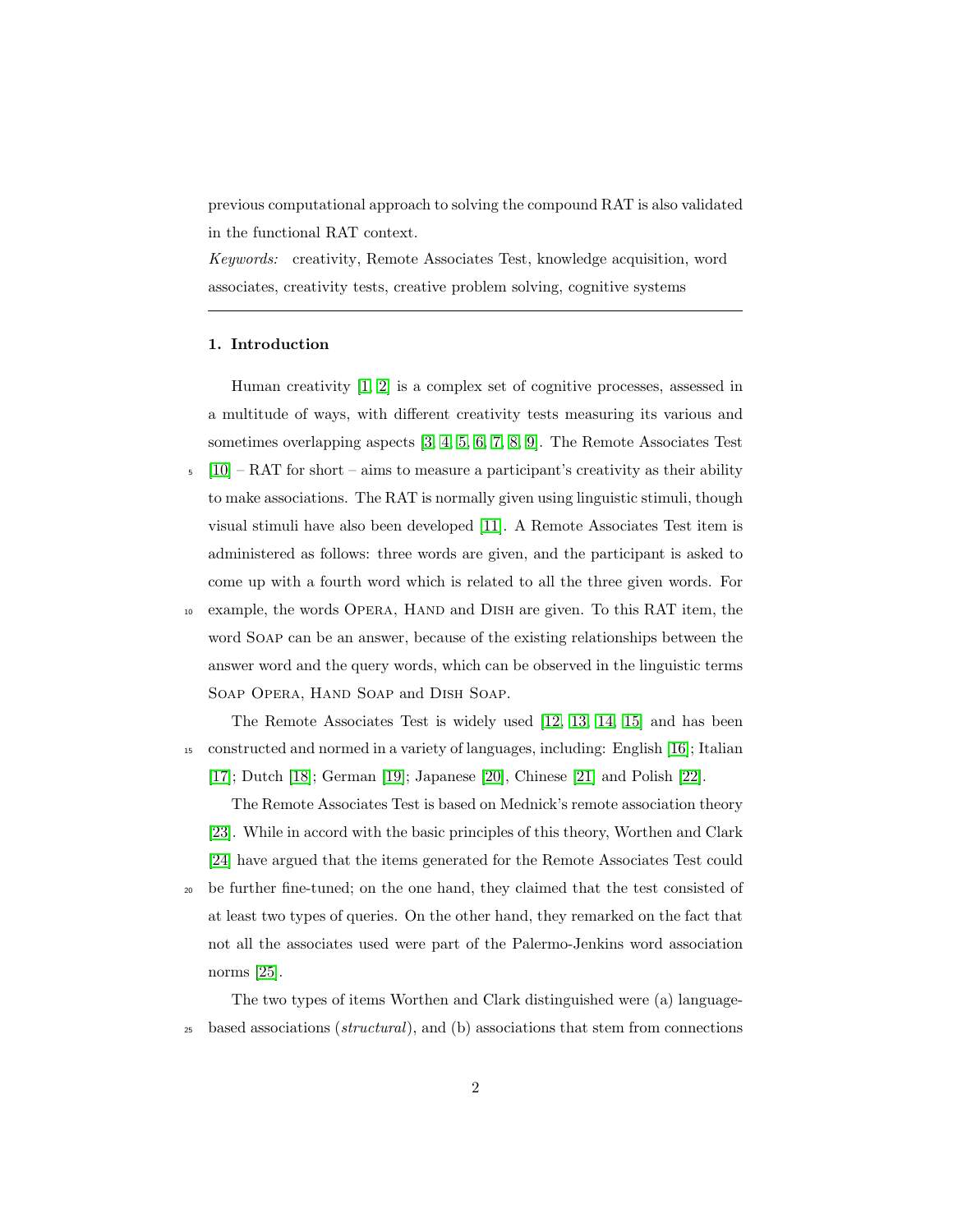beyond language (*functional*). For instance, a structural association is STREET and Food. This association could be incorporated in a structural RAT item. Contrarily, items like BIRD and FEATHER yield a functional relationship. Hence, the query OPERA, HAND and DISH is a structural query, as each word is lin-

<sup>30</sup> guistically connected to the word soap. A functional query would, in turn, be based on functional relationships, whether or not these words occur as linguistic patterns. For example, functional relationships like "bear-animal": is-a relationship (hyponym-hypernym), "screen-monitor": is-a-part-of relationship (meronym-holonym), "smell-scent": (synonyms) may be part of such functional <sup>35</sup> queries.

However, the normative data on the Remote Associates test refers to items which are linguistic associates [\[16\]](#page-23-2); these items are called *compound* by Bowden and Jung-Beeman, because the query words form compounds with the answer. It is worth noting that compound words are a subcategory of potential language <sup>40</sup> based association items - with Worthen and Clark's definition. Other linguistically occurring patterns can also be, as one of our reviewers points out, adjacent

words, or words occurring in the same phrase.

Furthermore, computational efforts at both solving [\[26\]](#page-24-4) and generating the Remote Associates Test [\[27\]](#page-24-5) have so far been centered around structural items <sup>45</sup> in the Worthen and Clark sense, of linguistically related terms, including compound items as a subset. The computational solver comRAT-C [\[26\]](#page-24-4) for instance extracts its knowledge from language corpuses and generates good answers to compound queries that correlate to human performance. For an overview of these and other computational models of creativity like CreaCogs[\[28,](#page-24-6) [29\]](#page-24-7), 50 MicroPsi/Psi[\[30\]](#page-25-0) and IDyOT[\[31\]](#page-25-1) see [\[32,](#page-25-2) [33\]](#page-25-3).

Worthen and Clark transformed 20 of Mednick's queries to functional items. Yet, this set of items was impossible to retrieve and is most likely lost. The annex of Worthen and Clark's paper, containing the functional associates, was stored as part of the former National Auxiliary Publications Service (NAPS); after its

<sup>55</sup> dissolution, the items were transferred to the Library of Congress. However, according to the Library of Congress, the item collection never arrived there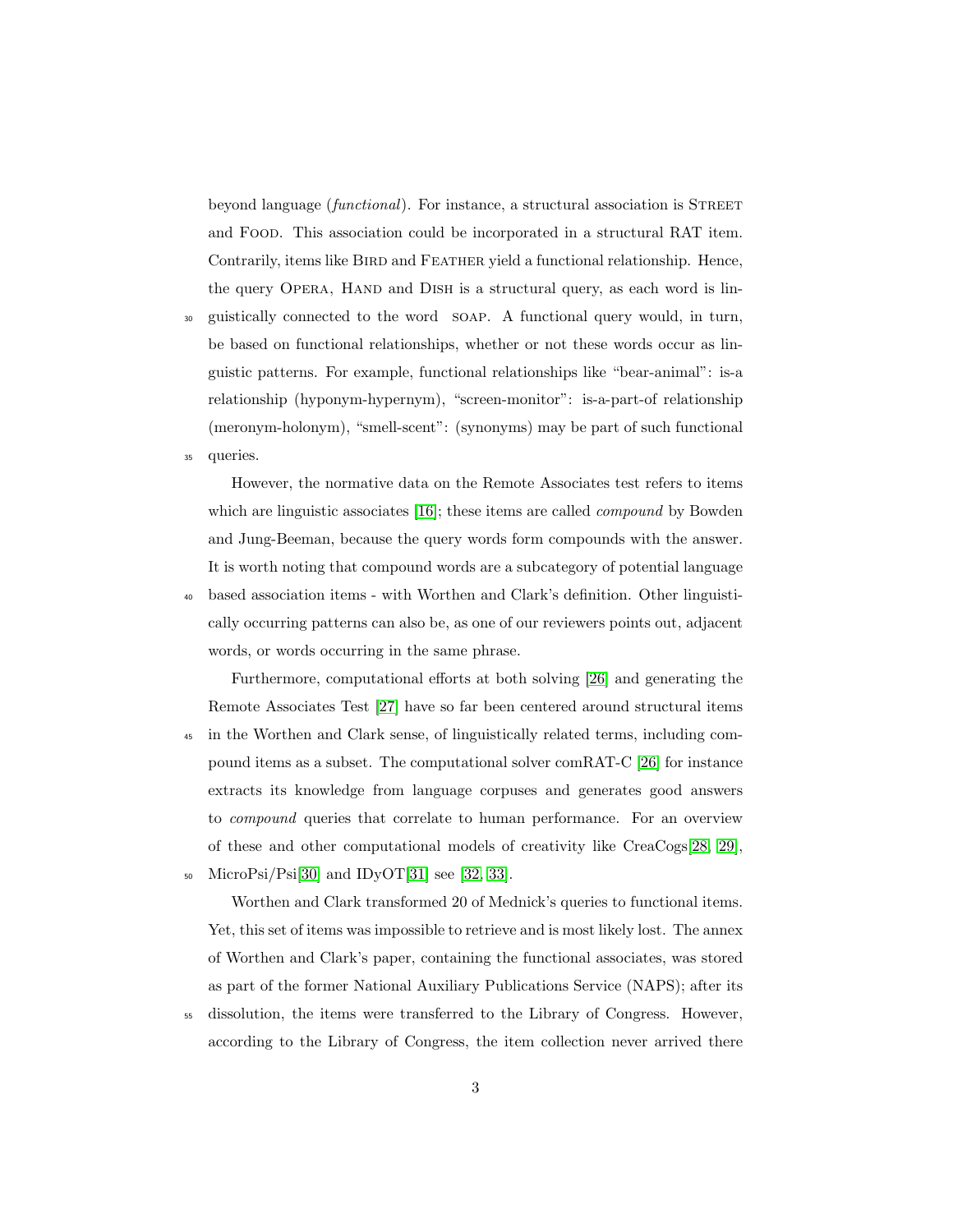(personal correspondence 21st of July 2016). Contacting the authors'universities has not yet led to any further clues about the preservation of the queries. Hence currently, there are no datasets of functional queries or the respective normative

<sup>60</sup> data available. Worthen and Clark [\[24\]](#page-24-2) further emphasized the relevance of the Palermo-Jenkins word association norms for the RAT queries, making the point that the absence of norms for a particular test item might indicate that the item is not suitable.

These issues have not yet been addressed in the creative problem solving <sup>65</sup> literature. The existence of a functional set of RAT items would allow Worthen and Clark's theoretical work to be continued, enabling researchers to compare human performance on the different types of queries, to study whether the process of solving the two types is indeed different, and help further refine theories on creative problem solving processes.

<sup>70</sup> In this paper, the authors use the two points put forward by Worthen and Clark creatively, setting to computationally construct a set of functional RAT items using a modern set of word association norms [\[34\]](#page-25-4). The article first describes preliminary work in Section [2](#page-3-0) by illuminating three points: (i) the comRAT-C approach [\[26\]](#page-24-4) which is the base of the functional RAT, (ii) the

- <sup>75</sup> distinction of functional and compound items, and (iii) the relevance of word association norms [\[34\]](#page-25-4). The procedure of generating queries based on word associates is explained in Section [3.](#page-6-0) Section [4](#page-8-0) presents the results obtained after applying this procedure. These outcomes are evaluated with human participants, in comparison to the participants' performance in the compound Remote
- <sup>80</sup> Associates Test (Section [5\)](#page-10-0). Section [6](#page-18-0) discusses the limits of the approach and possible future extensions.

#### <span id="page-3-0"></span>2. Preliminary work

The work on computationally constructing functional Remote Associates Test items is related to the first author's previous work on a computational 85 solver of the compound  $\text{RAT}-\text{comRAT-C}$  [\[26\]](#page-24-4).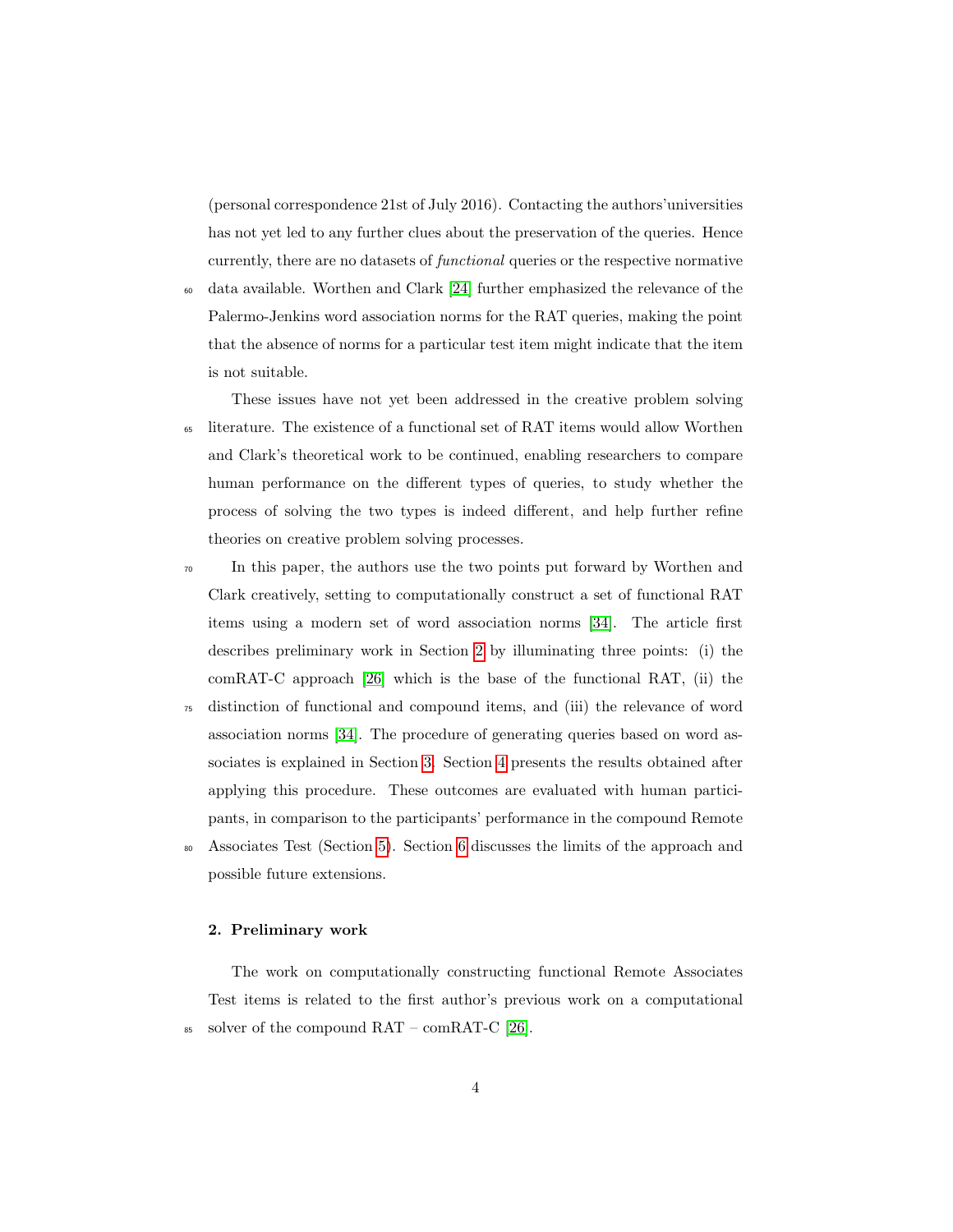The comRAT-C cognitive system solves compound RAT queries by extracting linguistic knowledge and organizing this knowledge in a specific associative manner. As linguistic knowledge, n-grams from a language corpus – the Corpus of Contemporary American English (COCA): <http://corpus.byu.edu/coca/>

<sup>90</sup> – are added as expressions to comRAT-C's knowledge base. In comRAT-C's knowledge organization, expressions are considered to be links between two concepts. These links are derived from existing expressions or compound words, where two words appeared together. For example, in Figure [1,](#page-5-0) a link exists between words Swiss and Alps because they have co-occured in the set of n-<sup>95</sup> grams comRAT-C has been exposed to. Such links between words build the

foundation of the network comRAT-C generates.

After building this knowledge base network, comRAT-C uses convergence over its associative knowledge to solve RAT queries. An example of this solving process is visually depicted in Figure [1:](#page-5-0) The green items (COTTAGE, SWISS) <sup>100</sup> and Cake) are the query to be solved and serve as seed concepts. To find the target word, comRAT-C activates the neighborhood associated nodes (depicted in blue) of each of the seed concepts. Thus CHOCOLATE is activated by query words SWISS and CAKE, while CHEESE is activated by all three. The first found 3-item convergence wins – thus in this case, comRAT-C would propose Cheese <sup>105</sup> as a potential answer. If no 3-item convergence is found, 2-item convergences can be returned as answers. The comRAT-C cognitive system could thus propose Chocolate in the case depicted in Figure [1](#page-5-0) as a potential answer.

The links between concepts can also be weighted using the frequency of the linguistic expressions or compounds. Using weights, the likelihood of specific <sup>110</sup> answers can be computed, and the comRAT-C system can provide multiple answers to compound queries [\[35\]](#page-25-5). The performance of the system correlates to that of humans, specifically to the accuracy and response times in the normative dataset of Bowden and Jung-Beeman [\[16\]](#page-23-2).

Instead of computationally solving the RAT, like the comRAT-C system, this <sup>115</sup> paper focuses on generating functional RAT queries computationally. In previous work, the manual construction of visual RAT queries has been attempted,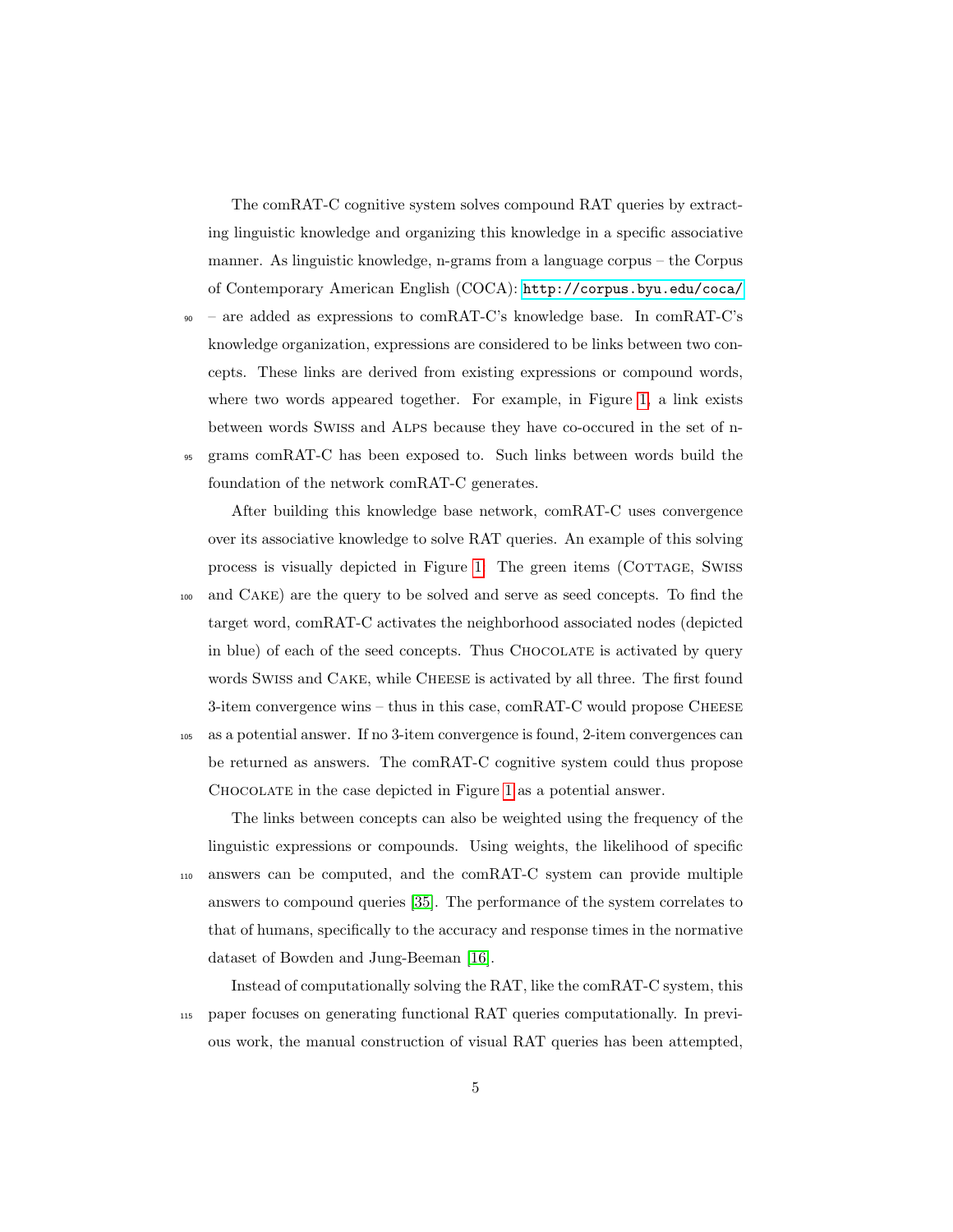

<span id="page-5-0"></span>Figure 1: Visualization of the comRAT-C knowledge organization (with limited links for clarity), and of activation during a query.

to provide a cross-modal perspective on the RAT [\[11\]](#page-22-6). In terms of linguistic queries, computational query generation has been shown to be both successful [\[27\]](#page-24-5) and useful for the design of experiments with a higher degree of control <sup>120</sup> [\[36\]](#page-25-6). However, functional RAT queries have never been constructed previously, as only Worthen and Clark's suggestion exists, but no initial dataset has been preserved.

In order to build a *functional* form of the RAT, this approach uses a source of functional, rather than linguistic connections (n-grams). Following Worthen <sup>125</sup> and Clark [\[24\]](#page-24-2) who suggested using the Palermo-Jenkins word association norms to evauate the RAT items, we decided to extract the required knowledge for building functional RAT items using another collection of association norms by Nelson et al. [\[34\]](#page-25-4). This dataset contains norms for free association, word fragments, and rhyme. The dataset records how many participants presented <sup>130</sup> with a cue word produce a target word. For example, when presented with the cue word Abundance, 2 of the 152 participants mentioned the word Famine; 5 participants mentioned the word Food; 3 participants mentioned the word FULL.

As it is unlikely that expressions like abundance famine and abundance food <sup>135</sup> would often occur as linguistic compounds, but some form of non-linguistic relationship exists between these associates, we have considered them a good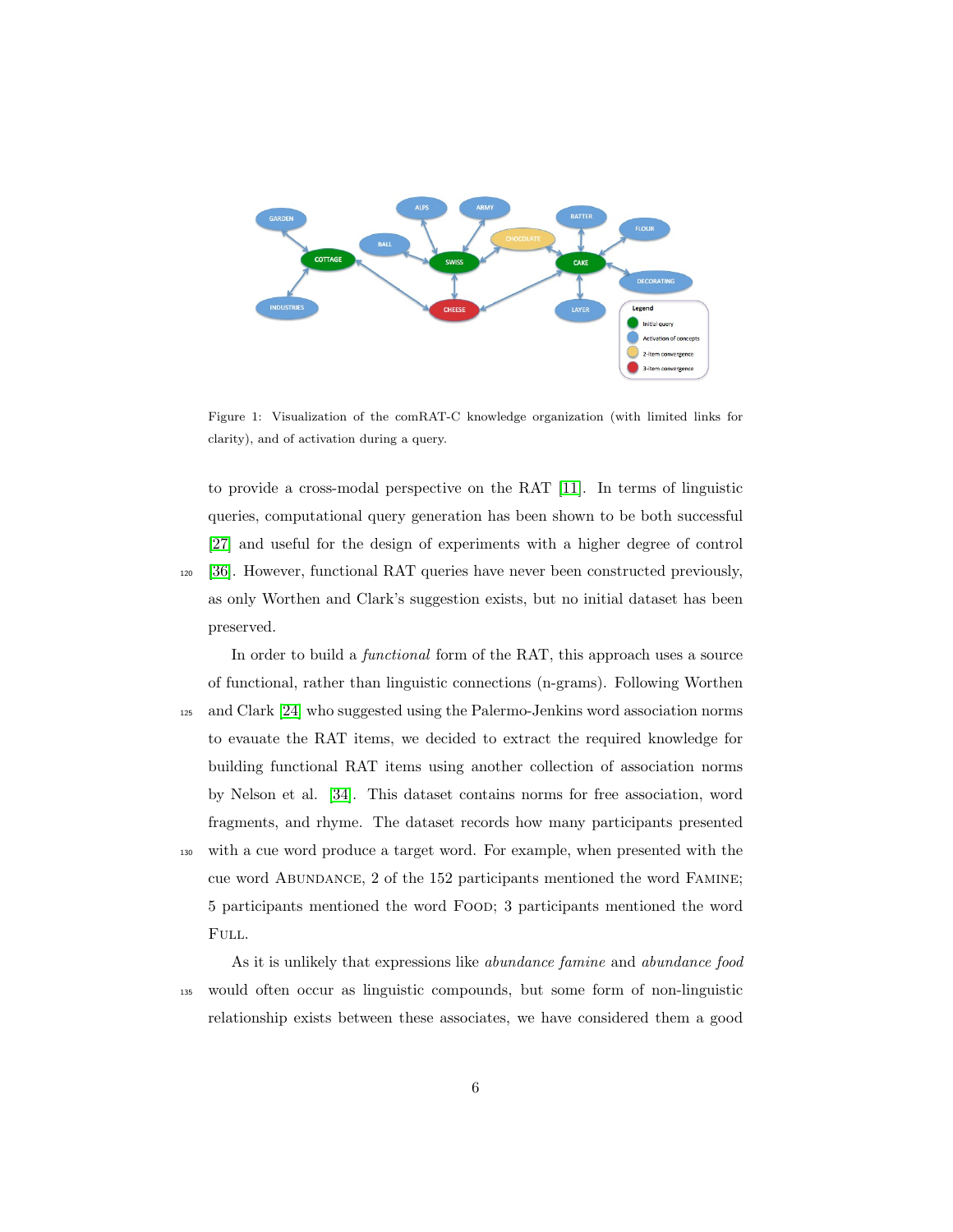source of data for functional relationships.

#### <span id="page-6-0"></span>3. Generating queries based on word associates

- The preliminary work on comRAT-C[\[26,](#page-24-4) [32\]](#page-25-2) has been used to provide con-<sup>140</sup> ceptual insight about knowledge organization useful to the construction of functional queries. The comRAT-C system solves the RAT with ease because of its knowledge organization: if two concepts co-occured in an expression or word, they are linked to each other and can easily be activated. This knowledge organization can not only be used to find 3-word convergences, it is also applicable
- <sup>145</sup> for the generation of new queries: all words with more than three links are potential answers to a RAT query. Figure [2](#page-6-1) shows for example that the word SWISS is a possible answer for the query ALPS, CHOCOLATE, CHEESE. Note that Swiss previously served as a query word.



<span id="page-6-1"></span>Figure 2: Shifting from query solving to query generation: The former query word Swiss becomes the answers to a new triple of items that is derived from the links existing in the comRAT-C knowledge structure.

The approach for generating functional RAT queries proposed here uses this <sup>150</sup> conceptual insight on knowledge organization and the word associates dataset to provide functional relationships as follows. In two steps, functional RAT queries were created using word associates:

Step 1 – Items from the word associates dataset are extracted and the knowledge is organized. An answer-centered view is applied, which focuses on <sup>155</sup> word items as answers to potential query items. Thus all items that have more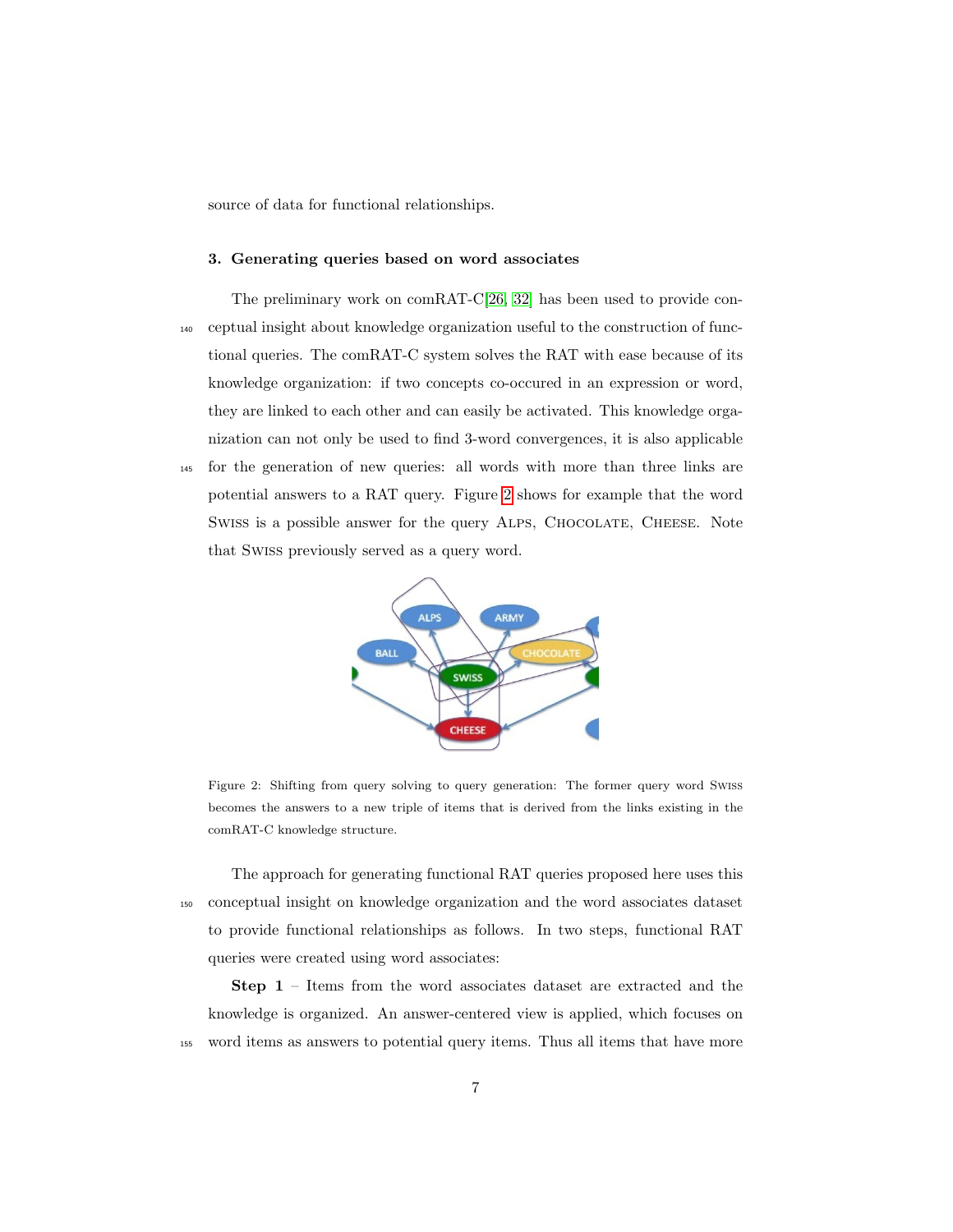than three associates are considered potential answers. For future reuse, all potential answers are saved in a database table, together with their potential query items, as shown in Table [1.](#page-7-0) For each such item stand-ins for frequency and probability metrics from the University of South Florida association norms <sup>160</sup> are added to the table (explained below).

A Note on stand-ins for frequency and probability. The comRAT-C [\[26\]](#page-24-4) cognitive system transformed 2-grams like Swiss Alps in two linked concept nodes of the expression. The link was tagged with the number of times the expression appeared in the corpus. To determine the probability that an answer for <sup>165</sup> a certain item would be generated, the ratio of responses appearing in conjunction with an item over the total instances of the query item occurrences was computed.

In the context of producing a set of functional RAT items, some of the data provided by the University of South Florida association norms could be used <sup>170</sup> as a substitute for frequency and probability. Thus, (i) the number of times the target is produced by the subjects can be used in lieu of frequency; and (ii) the forward strength (number of participants producing the target in response to a cue divided by the number of times participants were given the cue) can be interpreted as the probability, given that it expresses the same relationship <sup>175</sup> between favourable times over total times.

<span id="page-7-0"></span>

| Answer    | Query item | Sample size | Subjects         | Forward strength |
|-----------|------------|-------------|------------------|------------------|
|           |            |             | producing target |                  |
| Abundance | Famine     | 152         | $\overline{2}$   | 0.013            |
| Abundance | Food       | 152         | 5                | 0.033            |
| Abundance | Full       | 152         | 3                | 0.02             |
| Abundance | Lack       | 152         | 4                | 0.026            |
| Abundance | Large      | 152         | $\overline{2}$   | 0.013            |
| Abundance | Little     | 152         | $\overline{2}$   | 0.013            |
| Abundance | Lots       | 152         | 34               | 0.224            |
| Abundance | Many       | 152         | 12               | 0.079            |
| Abundance | Money      | 152         | 6                | 0.039            |

Table 1: Example of answer centered view Abundance.

**Step 2** – For each potential answer, all possible three-word combinations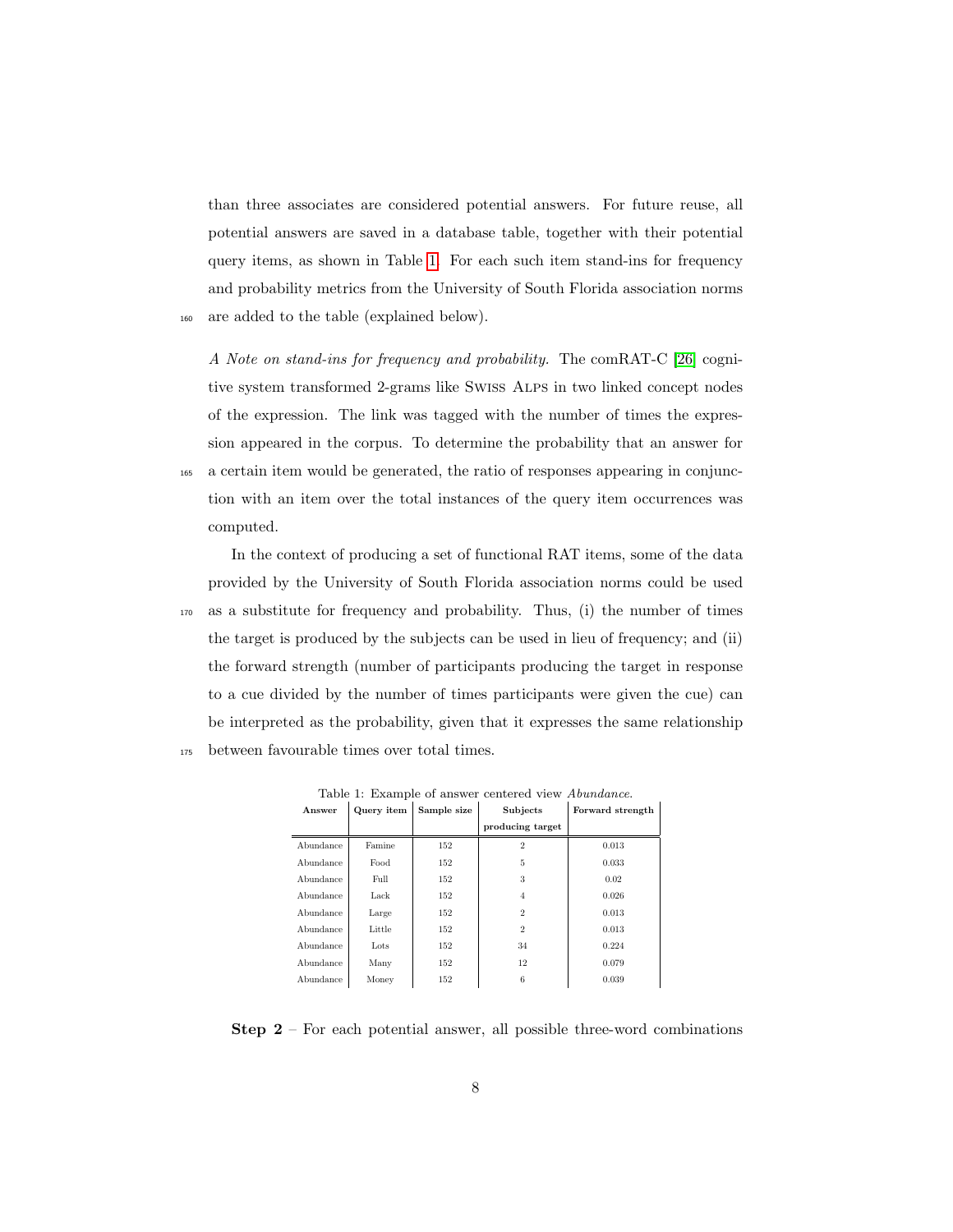yielding the answer are produced using a combinatorics algorithm from Alan Tucker [\[37\]](#page-26-0).

The system was named  $comRAT - G_F$ , expressing both the conceptual <sup>180</sup> relationship to the solver for the compound RAT (comRAT-C) and the distinct focus on creating functional queries.

#### <span id="page-8-0"></span>4. Results - functional Remote Associates Test items

A number of concept pairs equal to the University of Florida free associations dataset was collected (72186 items). After that, potential queries and their <sup>185</sup> answers were gathered, and items with less than three associates were excluded; a set of 72186 items remained and yielded 13 534 865 potential items for the functional RAT. The results will be analyzed in this section.

Examples of queries generated with  $comRAT - G_F$  can be found in table [2.](#page-9-0) Most of them are functional queries in the sense of Worthen and Clark: the <sup>190</sup> connection between query items and answers goes beyond language. A closer look shows that some of the queries are a mix of functional relationships and relationships that are both functional and linguistic, e.g. in Q4 with the query words DAISY, TULIP, VASE that have the answer FLOWER. The pairs (DAISY, flower) and (tulip, flower) yield a functional relationship in the sense that

<sup>195</sup> the answer defines the category of the item, incorporating an is a relationship. However, the pair (VASE, FLOWER) happens to appear both in language, namely in the compound flower vase, and in the physical experience, as flowers go in vases.

This indicates that queries from word associates lists are not necessarily <sup>200</sup> all and purely functional, thus results do contain some queries that are (also) compound queries, for example BANK ACCOUNT, BANK TELLER, BANK VAULT.

Another type of relation found is synonymy. As the query ATTENDANCE, contemporary, gift with the answer present examplifies, these synonyms can span over different semantic domains, here being present at an event, being <sup>205</sup> of the present time and a present for someone. Thus the query reveals versions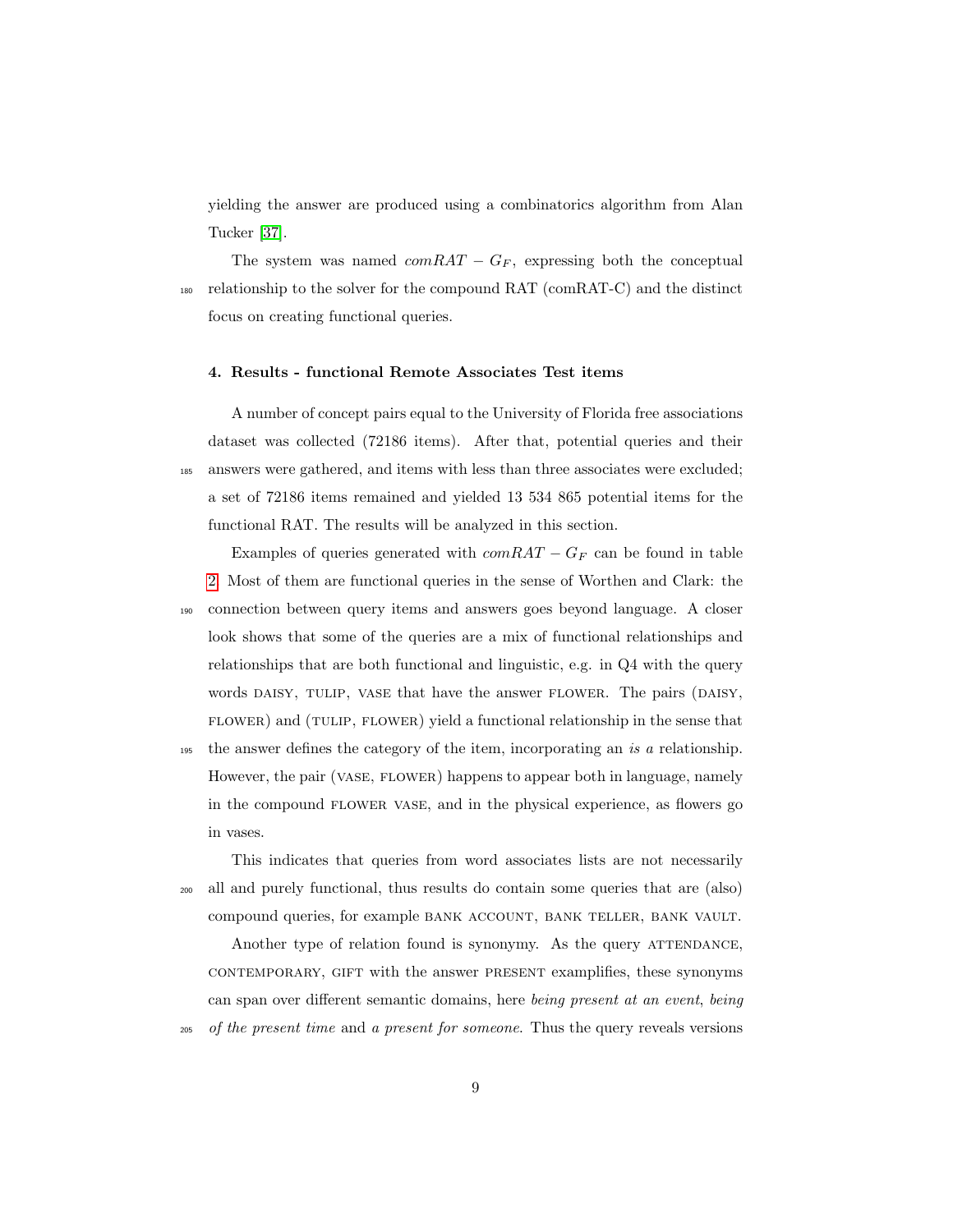of the homonym present, which are semantically distinct from each other.

<span id="page-9-0"></span>Table 2: A subset of functional Remote Associates items generated with  $comRAT - G_F$ .  $w_{ans}$  is the answer word, while  $w_1 - w_3$  are the query items. Items are ordered based on their probabilities.

 $\overline{a}$ 

| Query no.      | $w_1$        | $w_2$        | $w_3$      | $w_{ans}$ | Probability |
|----------------|--------------|--------------|------------|-----------|-------------|
| 1              | exhausted    | sleepy       | weary      | tired     | 0.7202      |
| $\overline{2}$ | frame        | photo        | portrait   | picture   | 0.6897      |
| 3              | bassinet     | crib         | infant     | baby      | 0.6916      |
| $\overline{4}$ | daisy        | tulip        | vase       | flower    | 0.6914      |
| 5              | bulb         | dark         | dim        | light     | 0.5530      |
| 6              | account      | teller       | vault      | bank      | 0.4301      |
| $\overline{7}$ | cashew       | rat          | squirrel   | nut       | 0.3518      |
| 8              | comet        | limit        | velocity   | speed     | 0.2301      |
| 9              | attendance   | contemporary | gift       | present   | 0.2301      |
| 10             | capability   | function     | leadership | ability   | 0.1101      |
| 11             | plenty       | quantity     | site       | lot       | 0.0701      |
| 12             | car          | piston       | steam      | engine    | 0.0701      |
| 13             | $\mathsf{A}$ | rate         | test       | grade     | 0.0501      |
| 14             | agent        | deception    | FBI        | spy       | 0.0163      |
| 15             | earthquake   | war          | weakness   | fear      | 0.0114      |
| 16             | admire       | jewel        | ocean      | beautiful | 0.0111      |
| 17             | cougar       | go           | learn      | fast      | 0.0110      |
| 18             | burn         | flash        | pants      | down      | 0.0110      |
| 19             | exam         | flee         | warn       | fear      | 0.0110      |
| 20             | condition    | croak        | doctor     | dead      | 0.0105      |
| 21             | case         | fact         | threshold  | point     | 0.0103      |

 $comRAT - G_F$  can create multiple queries which map to the same answer, e.g. Q15 and Q19. Note that the probabilities, which are a function of forward strength, differ across queries. Each of the three query items is weighted equally for computing this probability, but different assumptions can also be modelled. Further investigation can indicate whether the different probabilities of the queries relate to or influence human performance.

A wide spread of probabilities and frequencies is present in the created query set. The probability (mean of the forward strength over the 3 items) ranged from 0.0101, e.g. for the query Bead, Iron, Style (answer: Dress) to 0.8223 for the query SALMON, TROUT, TUNA (answer: FISH). Table [3](#page-10-1) provides information about the distribution of items by probability.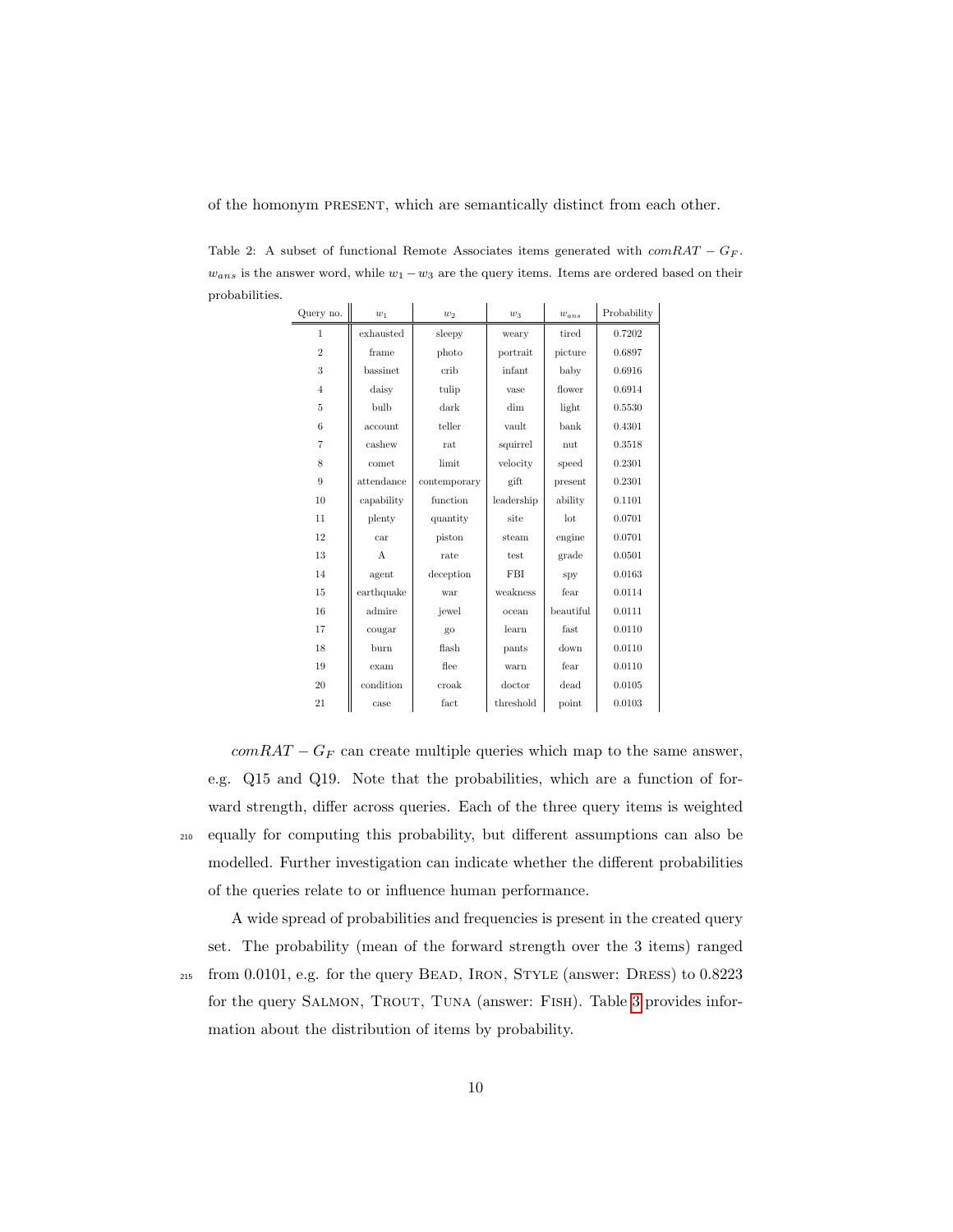Table 3: Probability distribution of the generated functional RAT items.

<span id="page-10-1"></span>

| <b>Probability</b> $\begin{vmatrix} 1 & 0.1 & 0.1 & 0.1 & 0.2 & 0.2 & -0.3 & 0.3 & -0.4 & 0.4 & -0.5 & 0.5 & -0.6 & 0.6 & -0.7 & 0.7 & -0.8 \end{vmatrix}$ > = 0.8 |                                                                         |  |  |  |                                          |
|--------------------------------------------------------------------------------------------------------------------------------------------------------------------|-------------------------------------------------------------------------|--|--|--|------------------------------------------|
| No.                                                                                                                                                                | 10 800 063   1 884 946   668 914   142 324   31 711   5 826   975   105 |  |  |  | $\begin{array}{cccc} \hline \end{array}$ |

The frequency indicates the amount of people who returned the target word when the cue was given. The least frequent *query word − answer word* pairs <sup>220</sup> were for example Deception-Spy, Bead-Dress and Lean-Strong with only two productions. The most frequent associates to a specific cue were given around 134-165 times, for example: EXHAUSTED-TIRED (136), ROW-BOAT (136), Husband-Wife (146), Attempt-Try (146), 163 East-West (163) and WEEP-CRY (165). A numerical discription of the frequency distribution can be <sup>225</sup> found in Table [4.](#page-10-2)

Table 4: Frequency distribution of the generated functional RAT items.

<span id="page-10-2"></span>

| <b>Frequency</b> $\begin{vmatrix} 1 & 0 & 10 \\ 0 & 10 & 30 \\ 0 & 0 & 30 & 50 \\ 0 & 0 & 0 & 70 \\ 0 & 0 & 0 & 70 \\ 0 & 0 & 0 & 0 & 10 \\ 0 & 0 & 0 & 0 & 10 \\ 0 & 0 & 0 & 0 & 0 & 10 \\ 0 & 0 & 0 & 0 & 0 & 0 \\ 0 & 0 & 0 & 0 & 0 & 0 & 0 \\ 0 & 0 & 0 & 0 & 0 & 0 & 0 \\ 0 & 0 & 0 & 0 & 0 & 0 & 0 & 0 \\ 0 & 0 &$ |  |  |  |        |         |      |  |
|--------------------------------------------------------------------------------------------------------------------------------------------------------------------------------------------------------------------------------------------------------------------------------------------------------------------------|--|--|--|--------|---------|------|--|
| $fr(w_1, w_{ans})$   10 187 792   2 253 943   530 668   235 974   170 569   108 480   37 277                                                                                                                                                                                                                             |  |  |  |        | 9 7 2 9 | 433  |  |
| $f(r(w_2, w_{ans})$    10 167 757   2 289 819   524 780   238 535   156 880   99 398                                                                                                                                                                                                                                     |  |  |  | 42 443 | 13 736  | 1517 |  |
| $f(r(w_3, w_{ans})$   10 150 287   2 281 637   540 365   258 690   164 917   83 566   41 647                                                                                                                                                                                                                             |  |  |  |        | 11 613  | 2143 |  |

#### <span id="page-10-0"></span>5. Evaluation with human participants

 $\parallel$ 

In order to evaluate the performance of humans in the generated queries and to find potential relationships in the performance between the functional and compound queries, two studies were conducted. First, an exploratory study was <sup>230</sup> completed by 26 subjects that had previously solved the compound RAT, which were asked to now solve the functional RAT. This study revealed a correlation between human performance and computationally produced query probability. In order to validate the results and to gain more power, a second study was set up, in which new participants solved both compound and functional queries.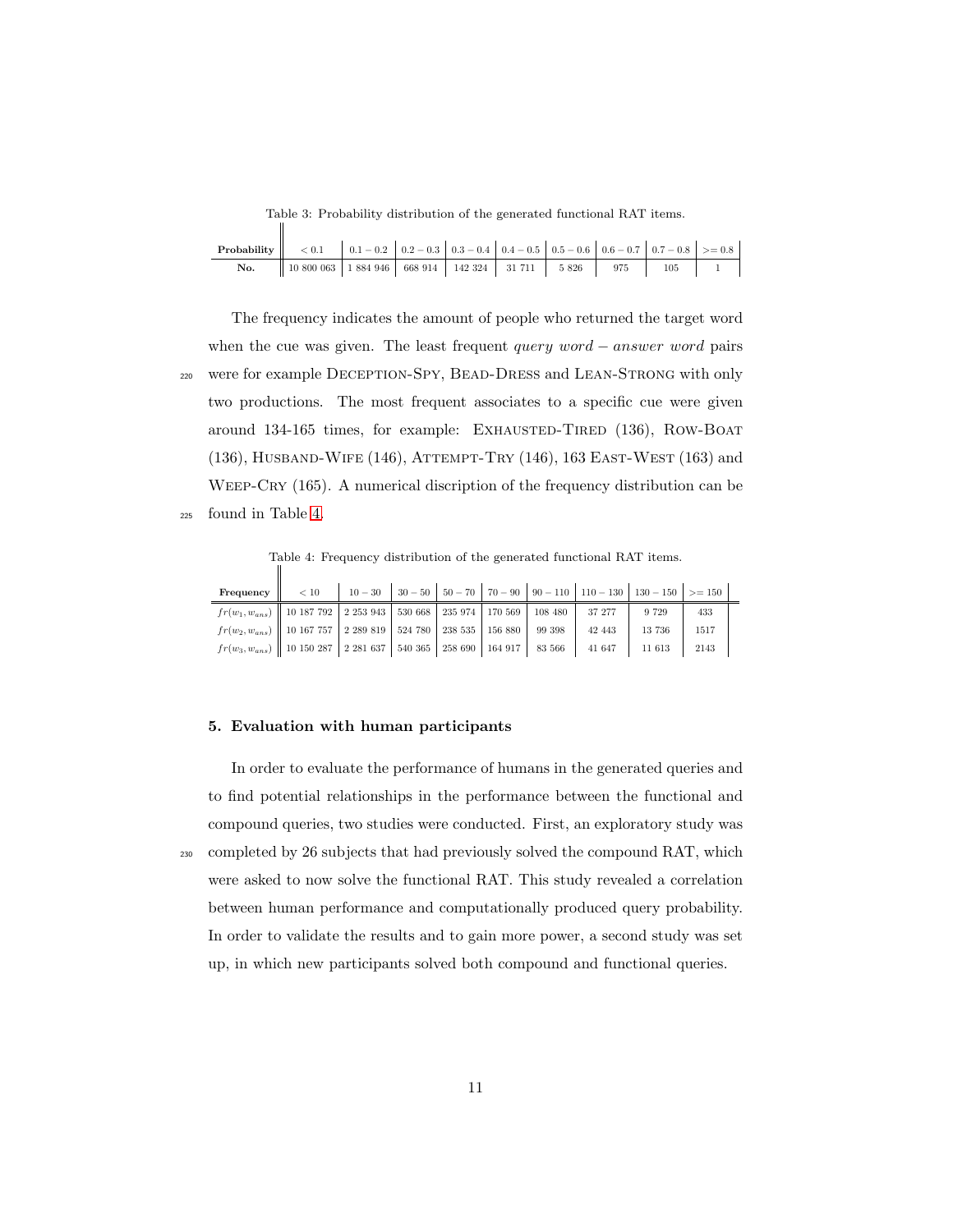## <sup>235</sup> 5.1. Study I

## 5.1.1. Method

A set of 75 items was selected from the pool of generated queries. 25 items each were derived from three batches, representing different probabilities  $(p)$  to obtain the target word (batch 1:  $0.3 \le p \le 0.5$ , batch 2:  $0.1 \le p \le 0.3$ , batch

240 3:  $p \leq 0.1$ ). The items were selected according to the following criteria: a) the primary relationship between words was functional; b) there were no doublings in the target words, and c) the items had to be valid across different native English speaking nationalities, hence queries that reference to local TV shows and suchlike were excluded. The queries were presented in a randomized order <sup>245</sup> and time spent on each query was recorded.

#### 5.1.2. Procedure

The participants were invited to the study via the Figure Eight crowdsourcing platform (formerly known as CrowdFlower). They were promised a monetary compensation for their efforts. After a welcome landing page, participants <sup>250</sup> filled in a short questionnaire about demographics and their self-rated creativity and problem solving abilities, and gave consent for their anonymised data to be used for scientific purposes. The subjects were introduced to the task with two easy examples. They then completed five training queries, which additionally clarified how the queries are supposed to be solved; in each of these training <sup>255</sup> queries it was emphasized that the target word must relate to all three given cues. The cue words were presented simultaneously and next to each other; the participants were required to type their answer in a text box below the cues.

#### 5.1.3. Participants

All participants were advanced CrowdFlower users and had taken part in <sup>260</sup> the testing of compound items computationally created with comRAT-G[\[27\]](#page-24-5) about half a year before. 26 persons (22 females, 4 males) took part in the first study. Age was recorded using age brackets of 10 years. Three participants (11.5 %) were 20-30 years old, 14 (53.8%) were 30-40, three (11.5%) were 40-50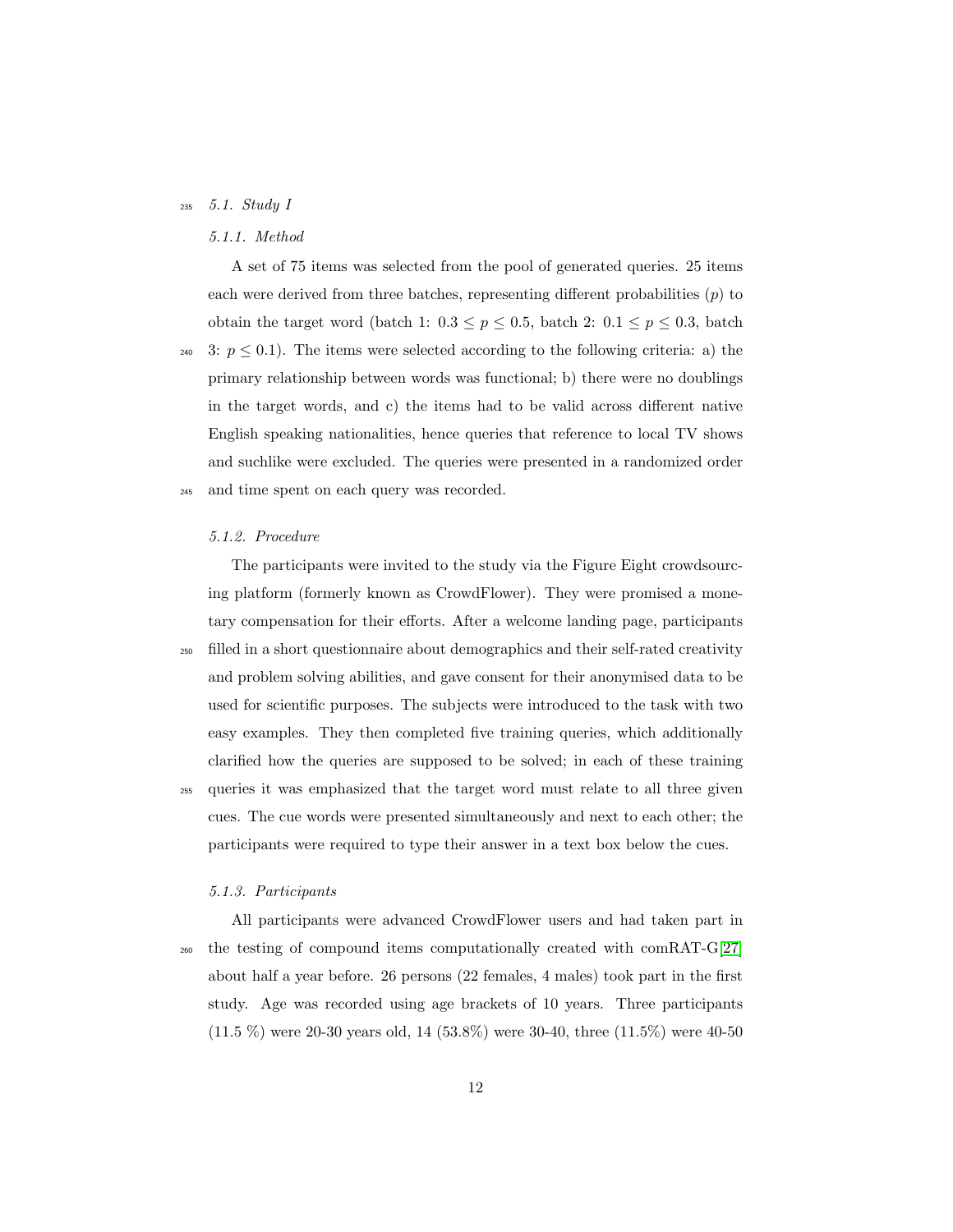and six (23.1%) were 50-60 years old. Of the participants, three (11.5%) finished

 $_{265}$  secondary school and seven  $(26.9\%)$  high school. Six  $(23.1\%)$  completed undergraduate courses and three (11.5%) postgraduate courses. Currently enrolled in undergraduate courses were four  $(15.4\%)$  of the participants and three  $(11.5\%)$ were enrolled in postgraduate courses. Participants self-rated their creativity and problem solving on a 5-point Likert-scale. Their creativity ratings averaged <sup>270</sup> at 2.54  $(SD = 1.12)$  and problem solving ratings at 2.81  $(SD = 0.79)$ .

#### 5.1.4. Data analysis

The responses were ranked as correct (matching the target word in the generated queries) or incorrect; however, in some cases the provided answer was semantically very closely related to the target word and had also a functional <sup>275</sup> relationship to all cues. In those cases the answer was rated as correct. For example, the query AROMA, FUMES, GARLIC had the generated target word SMELL. But the given answers ODOUR and SCENT yield a similarly functional relationship to the three given words and must therefore be considered as correct. The synonymy relationship between words was rated manually by a human rater which consulted an online dictionary to verify for these relationships - <https://www.thesaurus.com>. An computational approch may in the future be applied, by using WordNet *synsets*; such approaches have been previously

employed successfully [\[38\]](#page-26-1).

The number of correct answers was scored for each participant, and their <sup>285</sup> performance in the functional queries correlated to their previous performance in solving compound queries.

#### 5.1.5. Results

Tables [5](#page-13-0) and [6](#page-13-1) show the descriptive statistics on accuracy, measured as the number of queries answered correctly and response time for correct queries. <sup>290</sup> Included are mean, standard deviation, percentage of queries answered correctly.

The scores on the fRAT items in terms of accuracy show a large positive significant correlation with the accuracy of scores the participants obtained when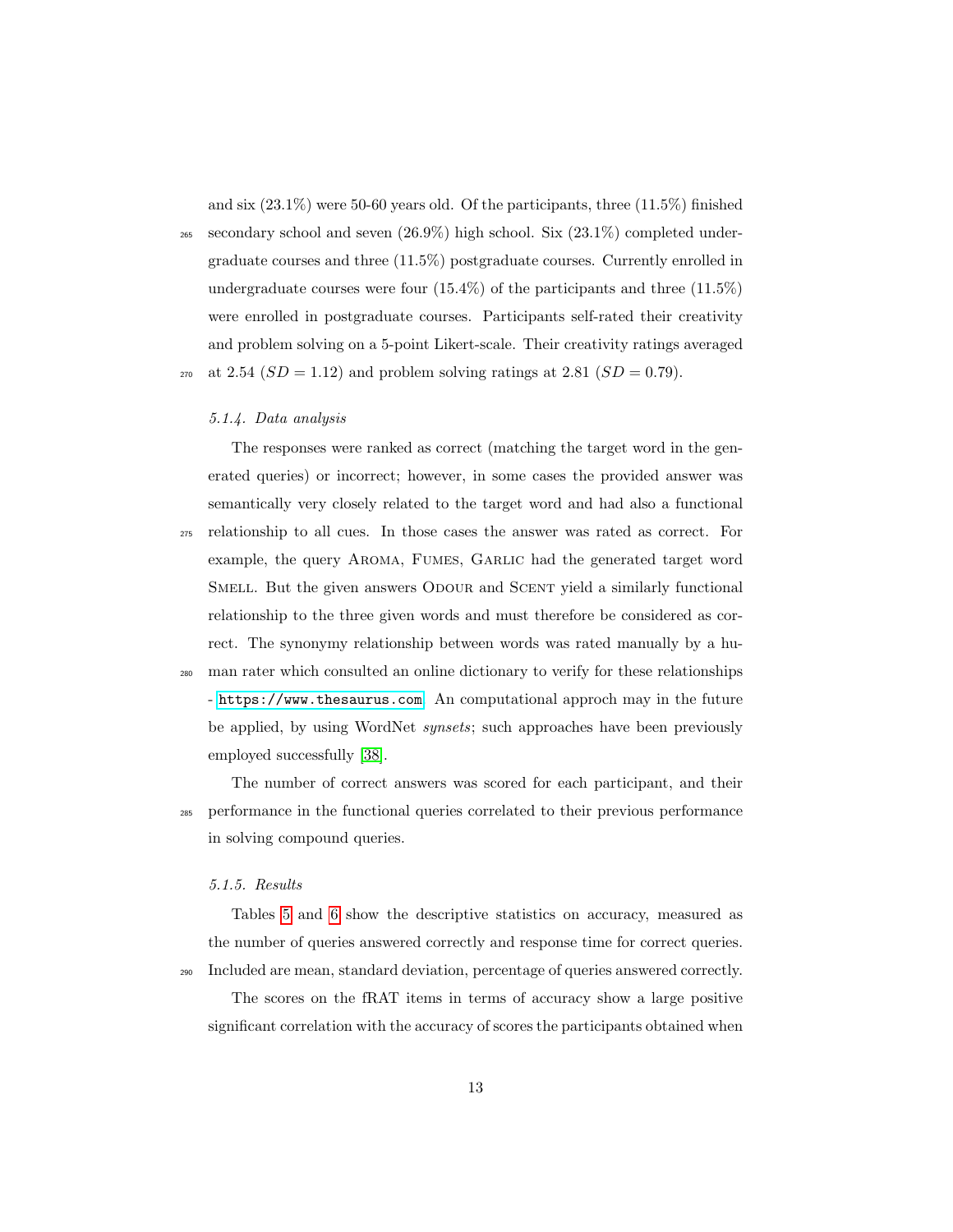Table 5: Descriptive statistics on accuracy

<span id="page-13-0"></span>

|                                   |    | RAT type - produced with $ n $ mean no. of queries solved (SD), percentage   Std. Error   95% CI LB   95% CI UB |      |       |       |
|-----------------------------------|----|-----------------------------------------------------------------------------------------------------------------|------|-------|-------|
| functional RAT - $comRAT-GF$   26 |    | 35.27 (7.99), 47.03%                                                                                            | 1.57 | 32.20 | 38.34 |
| compound RAT - comRAT-G           | 46 | $25.02(7.26), 50.05\%$                                                                                          | 1.07 | 22.93 | 27.12 |

| Table 6: Descriptive statistics on response times in seconds |  |  |  |
|--------------------------------------------------------------|--|--|--|
|                                                              |  |  |  |

<span id="page-13-1"></span>

| RAT type - produced with $\vert$ n |    | mean RT (sec) of queries solved (SD)   Std. Error   95% CI LB   95% CI UB |      |       |       |
|------------------------------------|----|---------------------------------------------------------------------------|------|-------|-------|
| functional RAT - comRAT-GF         | 26 | 13.91(8.42)                                                               | 1.70 | 10.68 | 17.15 |
| compound RAT - comRAT-G            | 46 | 12.38(6.23)                                                               | 0.94 | 10.54 | 14.21 |

solving compound items produced with comRAT-G  $(r = .55, p < .005)$ . A significant correlation between the performance in answering functional RAT <sup>295</sup> items and compound RAT items was also observed for response times ( $r =$  $.41, p < .05$ ).

5.2. Study II

#### 5.2.1. Method

As only a small number of participants could be recruited for the functional <sup>300</sup> RAT study from the participants of the previous compound RAT study, a second study was conducted to further investigate possible relationships between functional and compound queries and to evaluate the performance of human participants on these.

For this study, 96 items consisting of three words each were used as stimuli.

- <sup>305</sup> The participants were asked to provide a word that relates to all three of these. Again, only native English speakers were recruited as participants. The 96 items consisted of:
	- 48 fRAT queries,
	- 24 comRAT-G queries [\[27\]](#page-24-5),
- <sup>310</sup> and 24 items by Bowden and Jung-Beeman [\[16\]](#page-23-2).

This way, an equal amount of functional items and compound items was given. The 48 functional items were chosen so that they do not contain any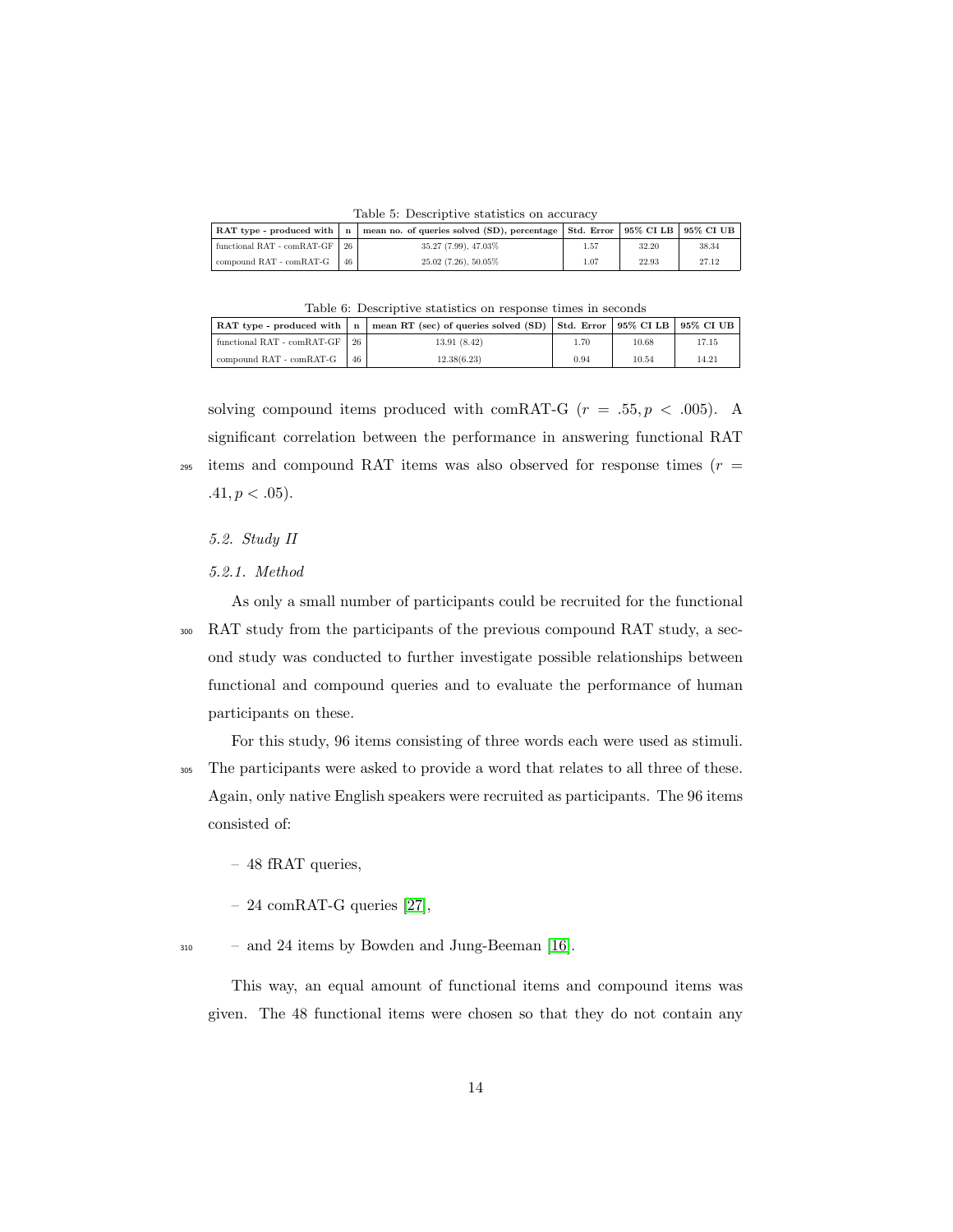compound words. For the compound items, strong functional relationships between the words were avoided. This was done in order for the functional and <sup>315</sup> compound items to be as distinctive as possible. Additionally, there were no doublings in the target words and items with no cultural references were chosen, so that they are valid across nationalities.

A power analysis was performed a priori with G\*Power. This showed that in order to reliably capture an effect size of .41 (which was the lower of the two  $320$  correlations that were obtained in study I), a power of .95 and an alpha of .5, at least 55 participants would need to be recruited.

## 5.2.2. Procedure

The procedure was very similar to study I, with just a few differences. Firstly, participants had to solve only four training questions, two of which showed a

<sup>325</sup> functional, and two a compound relationship between the cues and the target words. Participants were told that they had to solve at least one test question right for the rest of their data to be considered.

Secondly, two different measures of verbal fluency were collected, using letters and categories as stimuli. In the letter paradigm, participants were asked <sup>330</sup> to write down as many words starting with a given letter as they could think of in one minute. The letters used were F, A and S. For the category fluency measure, participants were asked to name as many examples in a given category as they could think of in one minute. Those categories were fruits, animals and furniture items. These tasks were given before the training questions for the <sup>335</sup> RAT items.

#### 5.2.3. Participants

A sample of 63 participants was recruited for the study, two of which had to be excluded due to not being able to answer at least one of the test questions right, thus not showing a sufficient understanding of the given task. This

<sup>340</sup> way, a total sample size of 61 (44 females and 17 males) was acquired, which

exceeds the minimum of participants needed as indicated by the power analysis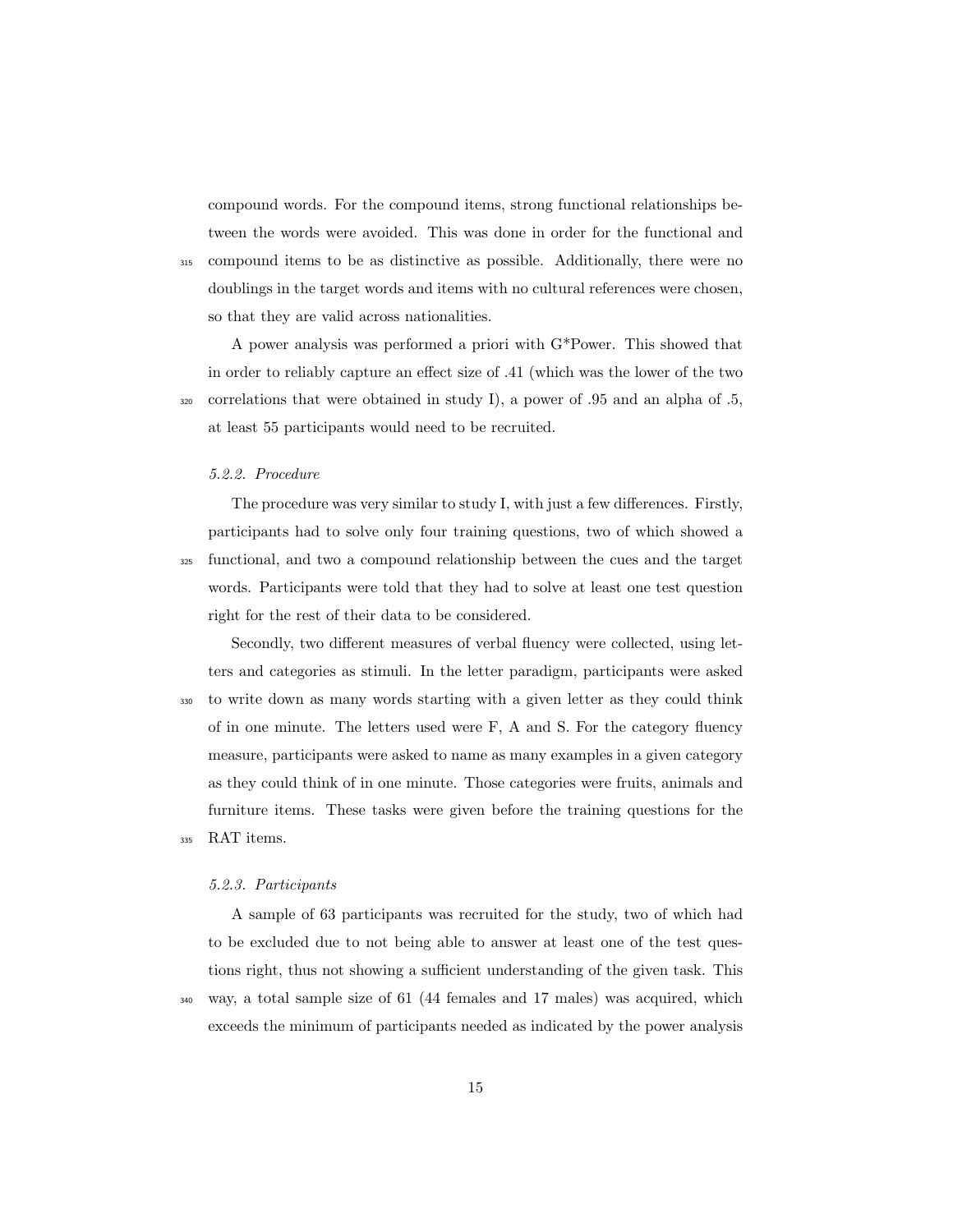(see above). Participants were asked to state their age on an ordinal scale with age brackets of ten years. Of the participants one  $(2\%)$  was under 20 years old, 14 (23%) were 20-30, 13 (21%) were 30-40, 12 (20%) were 40-50, 15 (25%)

<sup>345</sup> were 50-60 and six (10%) were 60-70 years old. The majority of participants finished higher education with six (10%) having completed postgraduate and 32 (52%) undergraduate courses. One person (2%) was enrolled in postgraduate courses and four  $(7\%)$  in undergraduate courses. Three participants  $(5\%)$ finished secondary school and 15 (25%) obtained their high school diploma.

<sup>350</sup> Participants were also asked to self-rate their creativity and problem solving skills on a 5-point Likert-scale. The mean rating for creativity was  $2.92$  ( $SD =$ 1.08), and for problem solving 2.2  $(SD = 0.95)$ .

### 5.2.4. Data analysis

In contrast to study I, only answers that matched the target word were con-<sup>355</sup> sidered correct. This was done in order to check if the results of study I would hold without considering synonyms. Answer words were matched computationally to expected answers using R.

#### 5.2.5. Results

Tables [7](#page-16-0) to [10](#page-16-1) show the descriptive data of both accuracy, measured as <sup>360</sup> the number of items answered correctly, and response times, measured as the time in seconds spent on each query. In Table [7](#page-16-0) the mean accuracy, standard deviation, percentage of queries answered correctly, the standard error and a 95% confidence interval of both the fRAT items and the compound items are shown. The data for the compound items is additionally split up in comRAT-G

<sup>365</sup> items and Bowden & Jung-Beeman items. Table [8](#page-16-2) shows the data on response times for queries that were answered correctly. In Table [9](#page-16-3) the same measures are shown in regard to how many participants solved each query. The percentages here refer to the number of participants. Finally, Table [10](#page-16-1) shows the descriptive statistics on how much time was spent on each query, independently of whether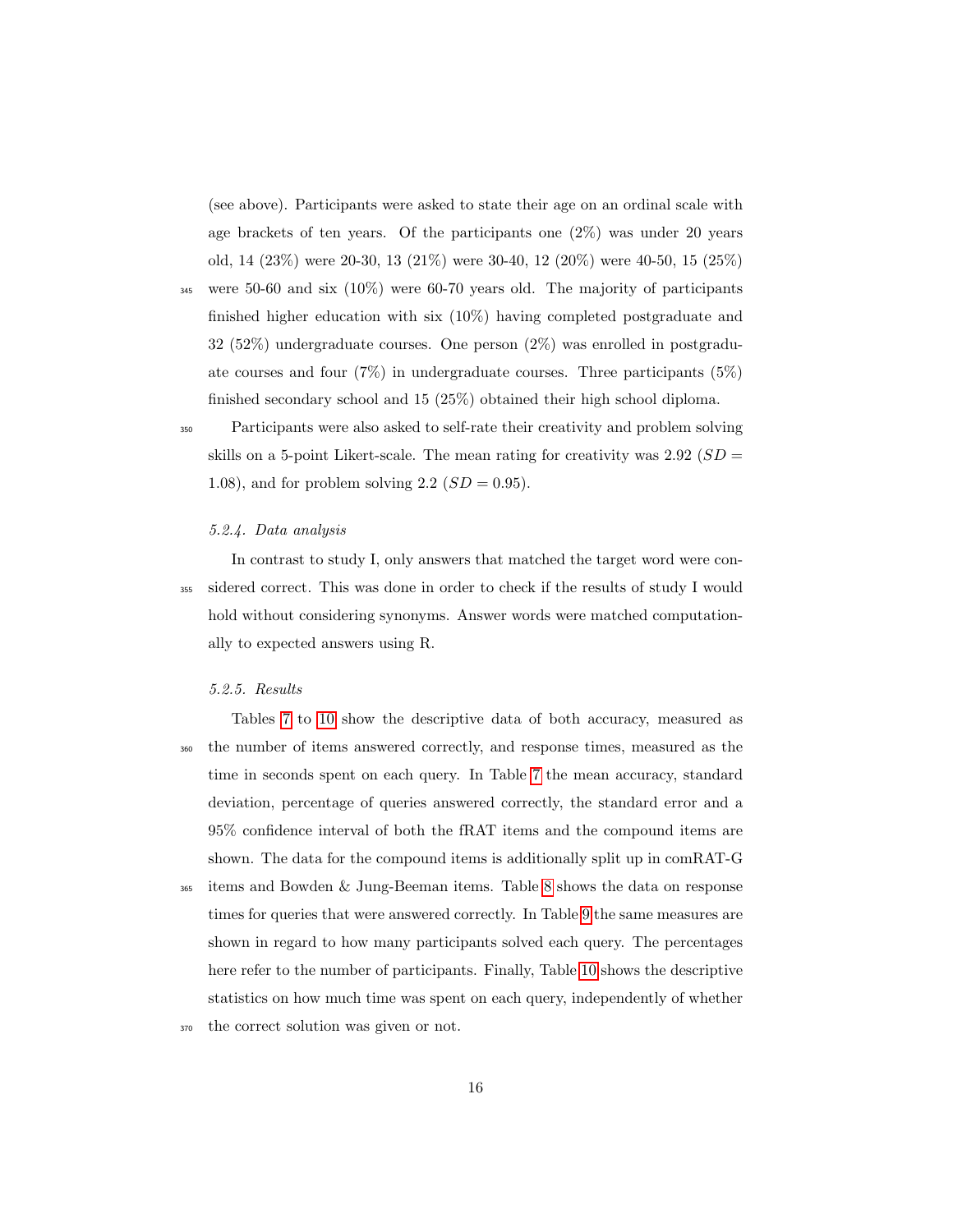<span id="page-16-0"></span>

|                                | Mean no. of queries solved | Std. Error | 95% CI LB | 95% CI UB |
|--------------------------------|----------------------------|------------|-----------|-----------|
|                                | (SD), percentage           |            |           |           |
| fRAT produced by comRAT-GF     | $17.1(5.77), 35\%$         | 0.74       | 15.65     | 18.55     |
| compound RAT                   | $15.85(7.6), 33\%$         | 0.97       | 13.95     | 17.75     |
| $-$ comRAT-G produced items    | $7.25(3.72), 30\%$         | 0.48       | 6.31      | 8.18      |
| $-$ Bowden & Jung-Beeman items | $8.61$ (5.06), $25.9\%$    | 0.65       | 7.34      | 9.88      |

Table 7: Descriptive statistics on accuracy,  $n = 61$ 

<span id="page-16-2"></span>Table 8: Descriptive statistics on response times in seconds for correct answers,  $n = 61$ 

|                                | Mean response time | Std. Error | 95% CI LB | 95% CI UB |
|--------------------------------|--------------------|------------|-----------|-----------|
|                                | in seconds (SD)    |            |           |           |
| fRAT produced by comRAT-GF     | 14.14 (13.39)      | 1.71       | 10.78     | 17.5      |
| compound RAT                   | 11.68(10.96)       | 1.42       | 8.89      | 14.48     |
| $-$ comRAT-G produced items    | 11.0(10.62)        | 1.39       | 8.27      | 13.74     |
| $-$ Bowden & Jung-Beeman items | 11.64(10.65)       | 1.42       | 8.86      | 14.43     |

<span id="page-16-3"></span>Table 9: Descriptive statistics on number of participants solving per query,  $n = 61$ 

|                                | Mean no. of participants | Std. Error | 95% CI LB | 95% CI UB |
|--------------------------------|--------------------------|------------|-----------|-----------|
|                                | solving (SD), percentage |            |           |           |
| fRAT produced by comRAT-GF     | $21.73$ (16.65), $36\%$  | 2.13       | 12.47     | 20.83     |
| compound RAT                   | $20.15$ (12.8), 33\%     | 1.64       | 9.59      | 16.02     |
| $-$ comRAT-G produced items    | 18.42 (13.97), 30%       | 1.79       | 14.91     | 21.92     |
| $-$ Bowden & Jung-Beeman items | $21.88$ (11.56), $36\%$  | 1.48       | 18.97     | 24.78     |

Table 10: Descriptive statistics on mean time spent per query in seconds,  $n=61\,$ 

<span id="page-16-1"></span>

|                                | Mean response time | Std. Error | 95% CI LB | 95% CI UB |
|--------------------------------|--------------------|------------|-----------|-----------|
|                                | in seconds (SD)    |            |           |           |
| fRAT produced by comRAT-GF     | 17.84(6.6)         | 0.84       | 16.19     | 19.49     |
| compound RAT                   | 17.65(4.57)        | 0.59       | 16.5      | 18.8      |
| $-$ comRAT-G produced items    | 18.57(5.28)        | 0.68       | 17.25     | 19.9      |
| $-$ Bowden & Jung-Beeman items | 16.83(3.55)        | 0.45       | 15.94     | 17.72     |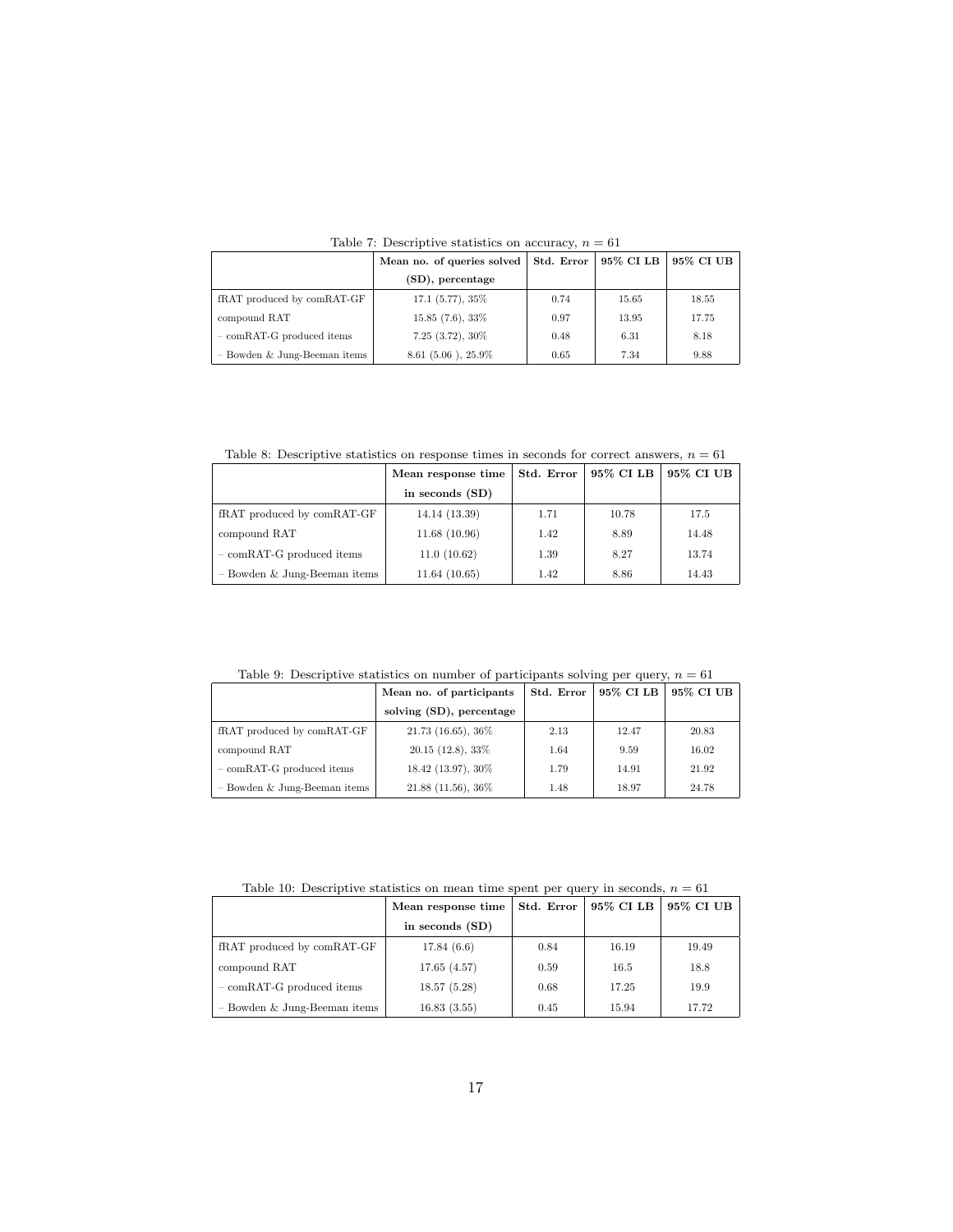In the verbal fluency tasks, participants named on average 43.75 words in the FAS paradigm  $(SD = 13.89, SE = 1.78, 95\% \text{ CI}$  [40.27, 47.24]) and 38.54 words in the categories paradigm  $(SD = 12.55, SE = 1.61, 95\% \text{ CI } [35.39,$ 41.7]).

<sup>375</sup> As a measure of reliability, Cronbach's alpha was calculated for the fRATitems, the compound items, and the comRAT-G items and Bowden & Jung-Beeman items individually, as well as for all items combined. This was done both for accuracy and response times, again independently of whether the right answer was given or not. The results can be found in Table [11.](#page-17-0)

<span id="page-17-0"></span>

|                                | 95% CI LB<br>Cronbach's alpha |      |               |  |  |  |
|--------------------------------|-------------------------------|------|---------------|--|--|--|
| Accuracy                       |                               |      |               |  |  |  |
| fRAT produced by comRAT-GF     | 0.79                          | 0.72 | 0.86          |  |  |  |
| compound RAT                   | 0.87                          | 0.82 | 0.91          |  |  |  |
| $-$ comRAT-G produced items    | 0.75                          | 0.67 | 0.84          |  |  |  |
| $-$ Bowden & Jung-Beeman items | 0.85                          | 0.79 | $0.9^{\circ}$ |  |  |  |
| All items                      | 0.88                          | 0.83 | 0.92          |  |  |  |
| $_{\rm RT}$                    |                               |      |               |  |  |  |
| fRAT produced by comRAT-GF     | 0.9                           | 0.87 | 0.94          |  |  |  |
| compound RAT                   | 0.96                          | 0.95 | 0.97          |  |  |  |
| $-$ comRAT-G produced items    | 0.93                          | 0.9  | 0.95          |  |  |  |
| $-$ Bowden & Jung-Beeman items | 0.92                          | 0.89 | 0.95          |  |  |  |
| All items                      | 0.96                          | 0.94 | 0.97          |  |  |  |

 $T<sub>1</sub>$  11:  $C<sub>2</sub>$  and  $C<sub>3</sub>$  alpha for accuracy and response time

<sup>380</sup> Accuracy of the functional and the compound items, as well as verbal fluency in the FAS and the category paradigm were all correlated with each other, as can be seen in Table [12.](#page-18-1) The response times of the functional and the compound items were correlated, showing a strong positive correlation which was highly significant ( $r = .88, p < .001$ ).

<sup>385</sup> Additionally, a strong and significant correlation was also found between the number of participants solving each functional query and the items' probability  $(r = .71, p < .001)$ . The response time for each correctly solved query and its probability showed a negative correlation ( $r = -.32, p < .05$ ), meaning that the higher the probability of an item, the less time is needed to come up with the <sup>390</sup> correct solution. This means that a comRAT-F system solving the functional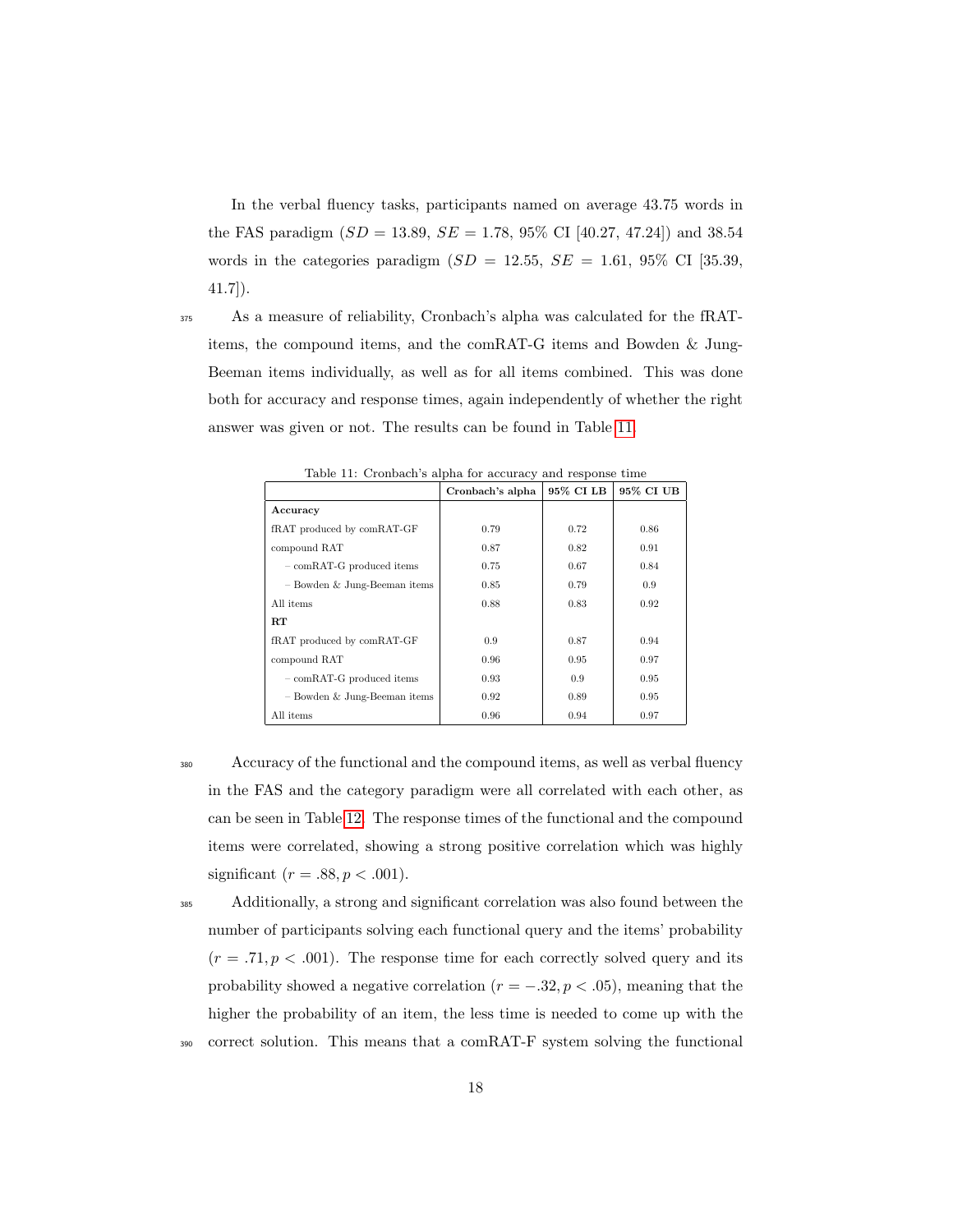RAT in the same way as comRAT-C solved the compound RAT would correlate in this way with human performace, on both Accuracy and Response Times.

<span id="page-18-1"></span>Table 12: Correlations of accuracy of functional and compound items and verbal fluency

| Variable   | fRAT | Compound | FAS. | Categories                                                 |  |
|------------|------|----------|------|------------------------------------------------------------|--|
| fRAT       |      |          |      | $r = .44, p < .001$ $r = .35, p < .05$ $r = .46, p < .001$ |  |
| Compound   |      |          |      | $r = .6, p < .001$ $r = .57, p < .001$                     |  |
| FAS        |      |          |      | $r = .77, p < .001$                                        |  |
| Categories |      |          |      |                                                            |  |

## <span id="page-18-0"></span>6. Discussion

In this section, we will discuss: (a) the suitability of the queries created with  $395$  comRAT –  $G_F$  via our current approach and (b) the results obtained in relation to verbal fluency and item probability.

## 6.1. Suitability of the approach for creating functional items

The results indicate that  $comRAT - G_F$  can create functional RAT items. This shows that word associates are a decent seed foundation for the queries. <sup>400</sup> As the performance of the human participants in functional items strongly correlates to that in the compound items (Accuracy  $r = .44, p < 0.001$ ; RT  $r = .88, p < 0.001$ , and the items show a good level of internal validity (Cronbach alpha 0.79), we consider our approach of computationally generating functional RAT items from word associates successful.

<sup>405</sup> Some of the queries generated from word associates also fulfill the criteria for compound items. The problem of this overlap can be resolved computationally by first generating compound items and then extracting them from the set of functional items. This would yield a dataset of functional associates without linguistic relations and exceed Worthen and Clark's constraints.

<sup>410</sup> When analyzing the quality of the queries, the main constraints most probably stem from the dataset that was used as the basis and its suitability for the given problem: though a relatively good seed for our computational query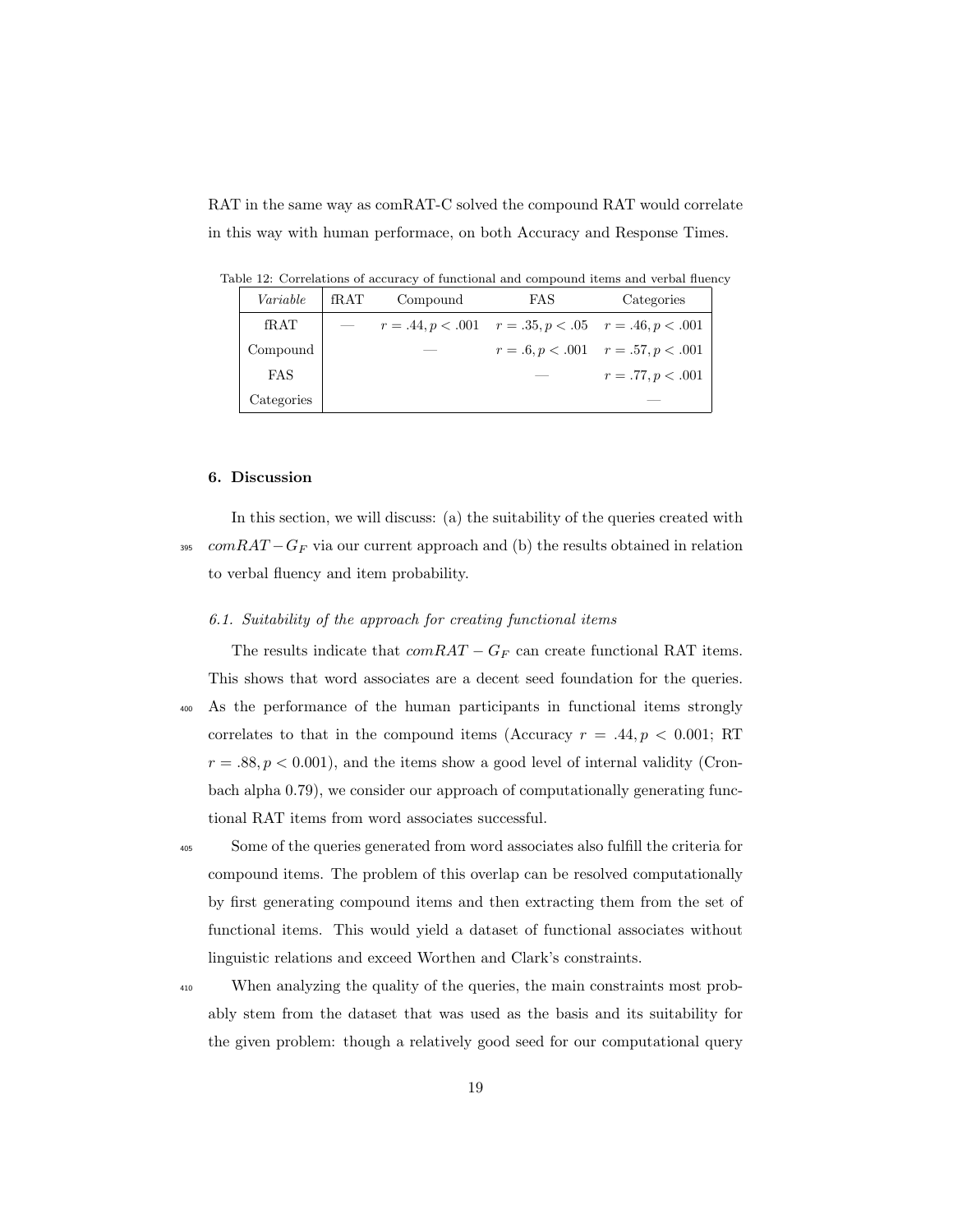creation process, the South Florida association norms dataset [\[34\]](#page-25-4) contains only one target word per cue word, and thus does not provide more distant associa-

<sup>415</sup> tions which would be elicited later in the association flow. The queries generated based on this may be easy, since the first associate is most probably very close to the cue. So far, different difficulty levels were implemented using the frequency, defined as the number of people producing the target. Yet working with earlier and later associates as a difficulty modulator might add complexity

<sup>420</sup> and make the queries more interesting, since the different items might become conceptually more remote.

Another aspect that can be adressed are synonymy based relations between answer and query word. As these are easy to process, they might cause whole queries to be easier to solve, as for example Q1 in Table [2.](#page-9-0) What makes this <sup>425</sup> query especially easy is the fact that all three query words are in the same semantic domain. Q9 on the other hand seems cognitively more demanding and also more interesing, since all cue words refer to different meanings of the answer word. Thus, when improving the quality of the queries based on synonymy, it will be beneficial to take the diversity of semantic domains in the cue words into <sup>430</sup> account, instead of removing all synonymy based relations.

The relatedness between query words can also have an impact on the quality of the queries. Related queries do not require to merge different concepts and are thus easier. This can be tackled by checking all pairs  $(w_1, w_2), (w_2, w_3), (w_3, w_1)$ again with the knowledge base derived from the word associates norms and <sup>435</sup> setting constraints for their relatedness. This would most probably not allow for queries such as Q2 to be generated, because photo and frame are closely related. Removing such adjacent relations will make the queries more complex and increase difficulty.

The approach explored here provides the advantage that functional RAT <sup>440</sup> items can now be explored side by side with compound items. Knowing the frequency and the probability of such items can also help check various hypotheses on how the mechanism of remote association works, and the influence of these factors on it.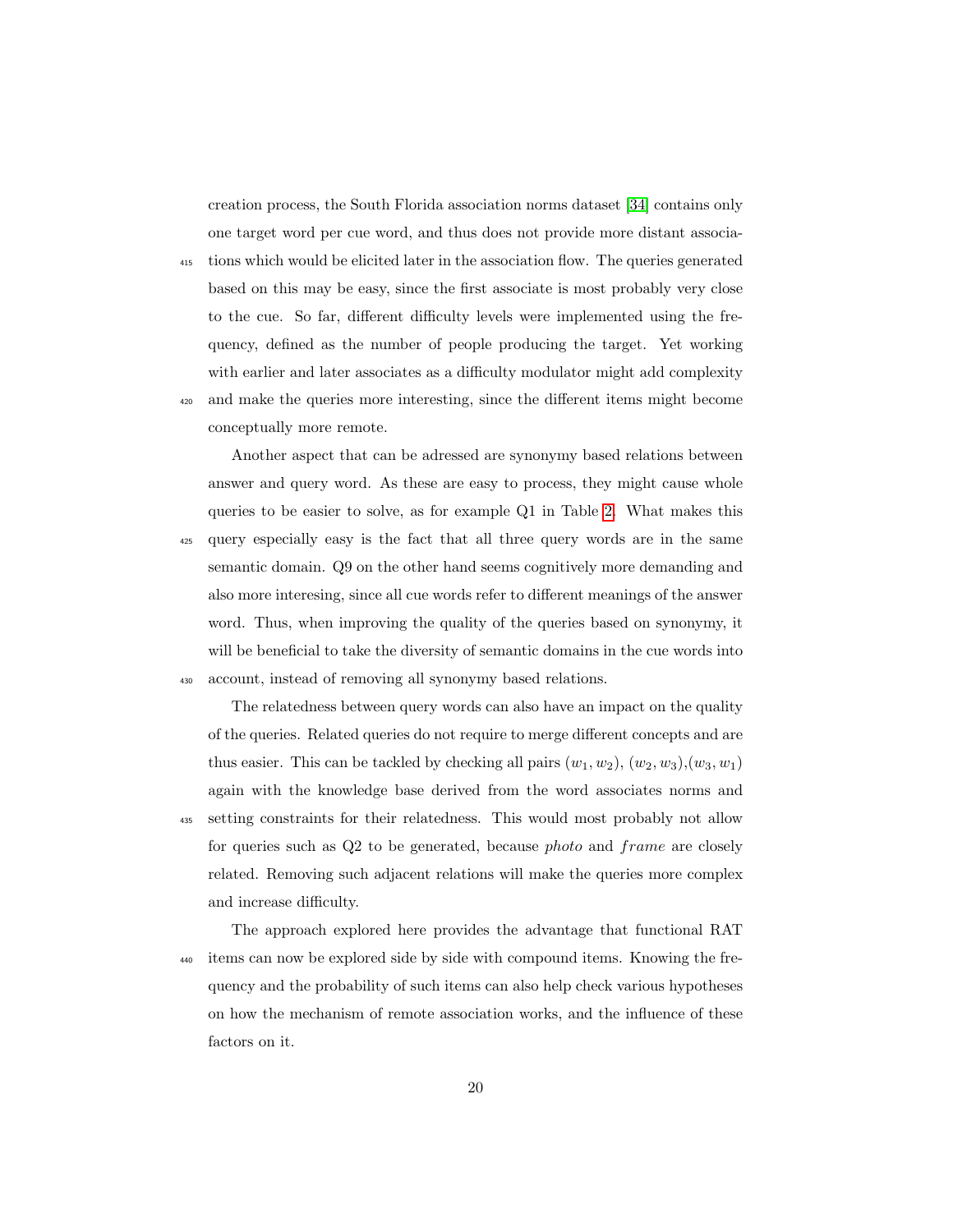6.2. Relation to verbal fluency and probability of queries

- <sup>445</sup> Significant correlations were obtained between the two verbal fluency tasks used – the FAS and categorical fluency – and the performance in both compound and functional queries. The FAS correlates less with the functional  $(r=.35)$ than the compound  $(r = .6)$  RAT. The categorical fluency measure also correlates stronger with the functional ( $r = .46$ ) than the compound ( $r = .77$ ) RAT.
- <sup>450</sup> Our exploratory hypothesis was that solving the FAS will somewhat be more related to compound skill, because it involved a search through known words, without a semantical component, while categorical fluency performance would correlate more with the functional RAT skill, because it involved a semantic search component. No indication that this might be so was obtained in this <sup>455</sup> study. An experiment testing this hypothesis will be run in the future, setting up a semantically skilled versus a syntactically skilled group.

The first computational solver (comRAT-C) built to solve compound queries was compared to human performance in Bowden & Jung-Beeman's dataset. It was observed that the computational solver probability correlated at  $r = .49$ ;

 $p < 0.002$  with participant accuracy and  $r = -.52; \, p < 0.001$  with participant response times [\[26\]](#page-24-4) – that is the higher the probability to solve, the less time participants took. This solver's mechanism was later used to computationally build the compound RAT [\[27\]](#page-24-5) and now the functional query generator. The high significant correlation between item probability and human performance means

<sup>465</sup> that a comRAT-F system solving these queries based on the previously posited computational mechanism will correlate in its solving to human performance. This validates our previously posited computational mechanism, and our cognitive framework [\[29\]](#page-24-7). It indicates that these cognitive systems could be used in the future when aiming to predict human performance in RAT queries. It also <sup>470</sup> shows that association strength, like word frequency (for compound queries),

would have an impact in the ability to solve functional queries.

The correlation between the computationally generated compound items and Bowden & Jung-Beeman's set of items further validates the approach used to generate items in [\[27\]](#page-24-5), with a different set of participants.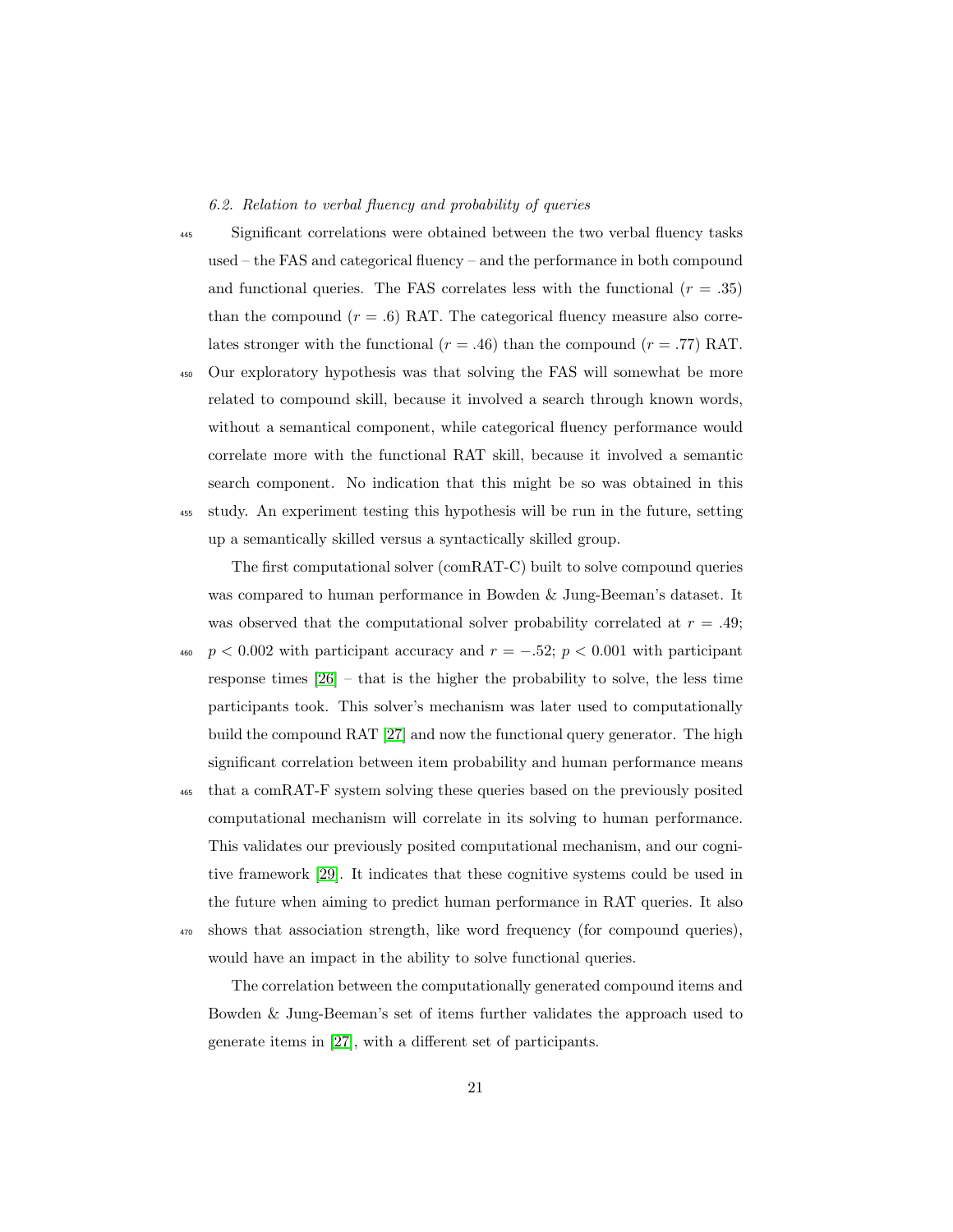- <sup>475</sup> Finally, an interesting question refers to the limitations of extracting functional relationships from human data. On one hand, human produced associates may be of special interest in the building of cognitive systems because they provide a cognitive trace: for example, an earlier average production of some functional items as associates versus others may imply stronger connectivity to
- <sup>480</sup> the initial given word. On the other hand, it is hard to ensure all functional relationships are extracted in such a manner. A possible approach, also suggested by one of our reviewers, would be to employ ontological hierarchies from WordNet [\[39,](#page-26-2) [40\]](#page-26-3) to extract functional relations. However, such a source will not provide strength of relation between the word pairs. We plan to analyse the <sup>485</sup> benefits of these approaches comparatively in the future.

As future work, we intend to: (a) improve queries by making sure no relations between the query words exist; (b) evaluate the interestingness of computationally created queries with human participants, as to improve the process of computational query creation and (c) computationally compare the benefits <sup>490</sup> of different sources of functional associates in computational query creation.

#### Acknowledgements

The support of the Deutsche Forschungsgemeinschaft (DFG) for the project CreaCogs via grant via grant OL 518/1-1 is gratefully acknowledged.

- <span id="page-21-1"></span><span id="page-21-0"></span>[1] M. Boden, The Creative Mind: Myths and Mechanisms, Routledge, 2003.
- <span id="page-21-2"></span><sup>495</sup> [2] W. H. Batchelder, G. E. Alexander, Insight problem solving: A critical examination of the possibility of formal theory, The Journal of Problem Solving 5 (1) (2012) 56–100.
	- [3] K. Duncker, On problem solving, Psychological Monographs 58 (5, Whole No.270).
- <span id="page-21-3"></span><sup>500</sup> [4] M. A. Wallach, N. Kogan, Modes of thinking in young children: A study of the creativity-intelligence distinction., Holt, Rinehart & Winston, 1965.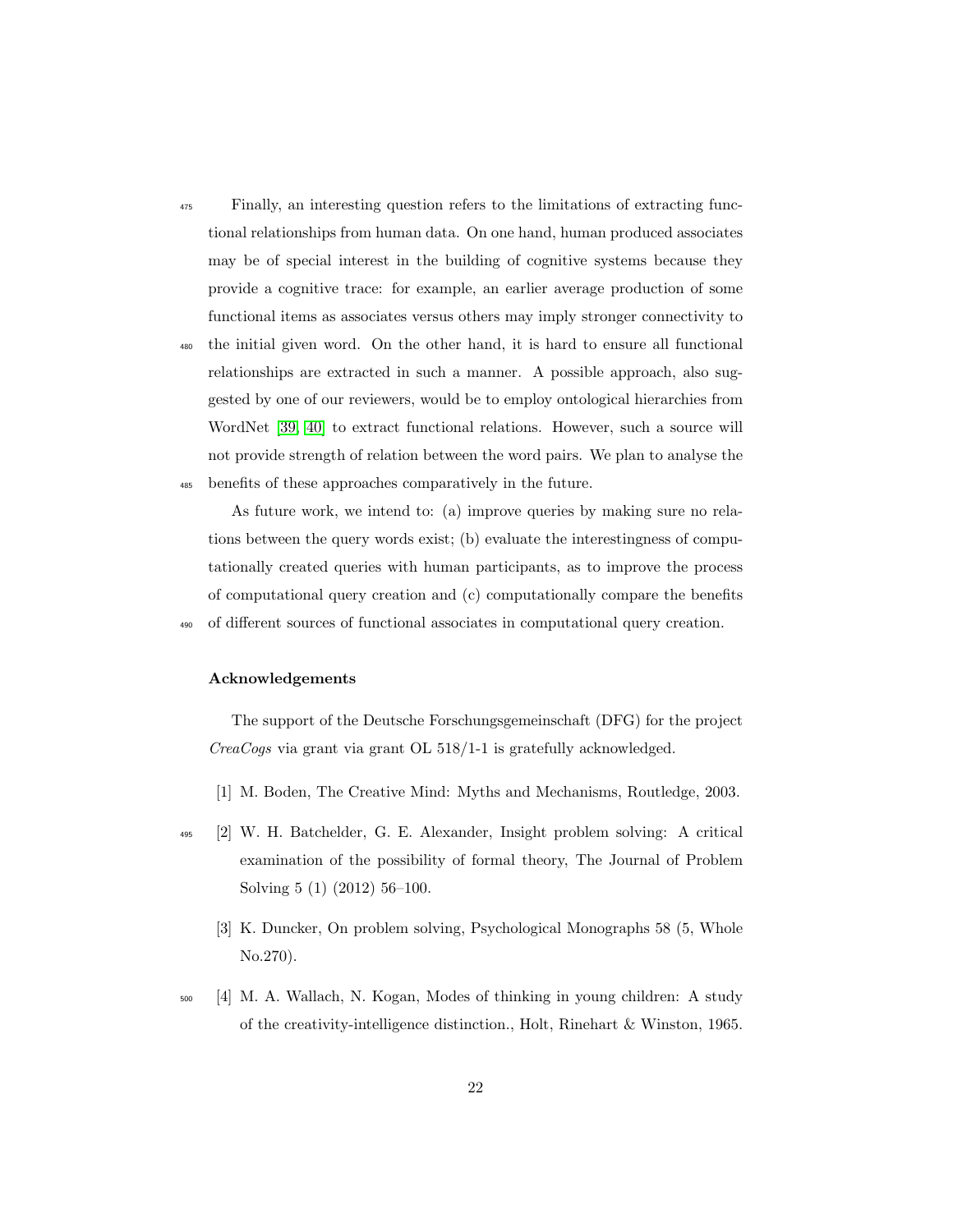- <span id="page-22-0"></span>[5] K. H. Kim, Can we trust creativity tests? A review of the Torrance Tests of Creative Thinking (TTCT), Creativity research journal 18 (1) (2006) 3–14.
- <span id="page-22-2"></span><span id="page-22-1"></span><sup>505</sup> [6] J. Qiu, H. Li, D. Yang, Y. Luo, Y. Li, Z. Wu, Q. Zhang, The neural basis of insight problem solving: An event-related potential study, Brain and cognition 68 (1) (2008) 100–106.
	- [7] R. Hass, M. Rivera, P. Silvia, On the dependability and feasibility of layperson ratings of divergent thinking 9.
- <span id="page-22-3"></span><sup>510</sup> [8] E. Threadgold, J. Marsh, L. Ball, Normative data for 84 uk english rebus puzzles, Frontiers in Psychology  $9(2018)$  1–15. [doi:10.3389/fpsyg.2018.](http://dx.doi.org/10.3389/fpsyg.2018.02513) [02513](http://dx.doi.org/10.3389/fpsyg.2018.02513).
- <span id="page-22-5"></span><span id="page-22-4"></span>[9] R. Hass, R. Beaty, Use or consequences: Probing the cognitive difference between two measures of divergent thinking, Frontiers in Psychology 9 (2018) <sup>515</sup> 2327. [doi:10.3389/fpsyg.2018.02327](http://dx.doi.org/10.3389/fpsyg.2018.02327).
	- [10] S. A. Mednick, M. Mednick, Remote associates test: Examiner's manual, Houghton Mifflin, 1971.
- <span id="page-22-6"></span>[11] A.-M. Olteteanu, B. Gautam, Z. Falomir, Towards a visual remote associates test and its computational solver., in: Proceedings of the Third <sup>520</sup> International Workshop on Artificial Intelligence and Cognition 2015, Vol.
- 

1510, CEUR-Ws, 2015, pp. 19–28.

- <span id="page-22-7"></span>[12] P. I. Ansburg, K. Hill, Creative and analytic thinkers differ in their use of attentional resources, Personality and Individual Differences 34 (7) (2003) 1141–1152.
- <span id="page-22-8"></span><sup>525</sup> [13] J. B. Cunningham, J. N. MacGregor, J. Gibb, J. Haar, Categories of insight and their correlates: An exploration of relationships among classic-type insight problems, rebus puzzles, remote associates and esoteric analogies, The Journal of Creative Behavior 43 (4) (2009) 262–280.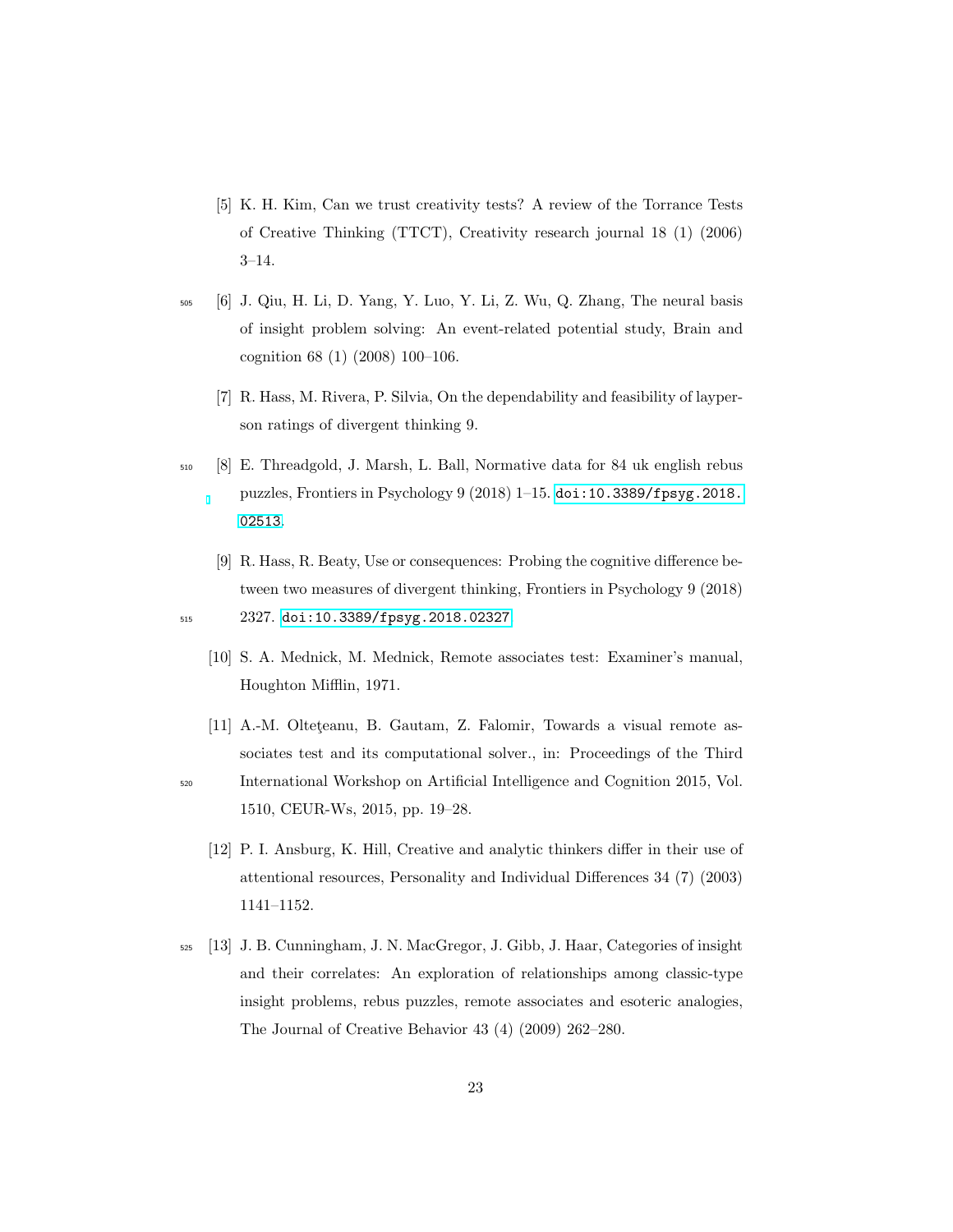<span id="page-23-0"></span>[14] D. J. Cai, S. A. Mednick, E. M. Harrison, J. C. Kanady, S. C. Mednick,

- <sup>530</sup> Rem, not incubation, improves creativity by priming associative networks, Proceedings of the National Academy of Sciences 106 (25) (2009) 10130– 10134.
- <span id="page-23-1"></span>[15] J. Ward, D. Thompson-Lake, R. Ely, F. Kaminski, Synaesthesia, creativity and art: What is the link?, British Journal of Psychology 99 (1) (2008) <sup>535</sup> 127–141.
- <span id="page-23-2"></span>
	- [16] E. M. Bowden, M. Jung-Beeman, Normative data for 144 compound remote associate problems, Behavior Research Methods, Instruments, & Computers 35 (4) (2003) 634–639.
- <span id="page-23-4"></span><span id="page-23-3"></span>[17] C. Salvi, G. Costantini, E. Bricolo, M. Perugini, M. Beeman, Validation of <sup>540</sup> italian rebus puzzles and compound remote associate problems, Behavior research methods 48 (2) (2016) 664–685.
	- [18] S. A. Chermahini, M. Hickendorff, B. Hommel, Development and validity of a Dutch version of the Remote Associates Task: An item-response theory approach, Thinking Skills and Creativity 7 (3) (2012) 177–186.
- <span id="page-23-5"></span><sup>545</sup> [19] N. Landmann, M. Kuhn, H. Piosczyk, B. Feige, D. Riemann, C. Nissen, Entwicklung von 130 deutschsprachigen compound remote associate (cra) worträtseln zur untersuchung kreativer prozesse im deutschen sprachraum, Psychologische Rundschau.
	- [20] Y. Baba, An analysis of creativity by means of the Remote Associates Test

<span id="page-23-7"></span>

- <span id="page-23-6"></span><sup>550</sup> for Adult Revised in Japanese (JARAT FORM A)., Japanese Journal of Psychology.
	- [21] W. Shen, Y. Yuan, C. Liu, B. Yi, K. Dou, The development and validity of a chinese version of the compound remote associates test, American Journal of Psychology 129 (3) (2016) 245–258.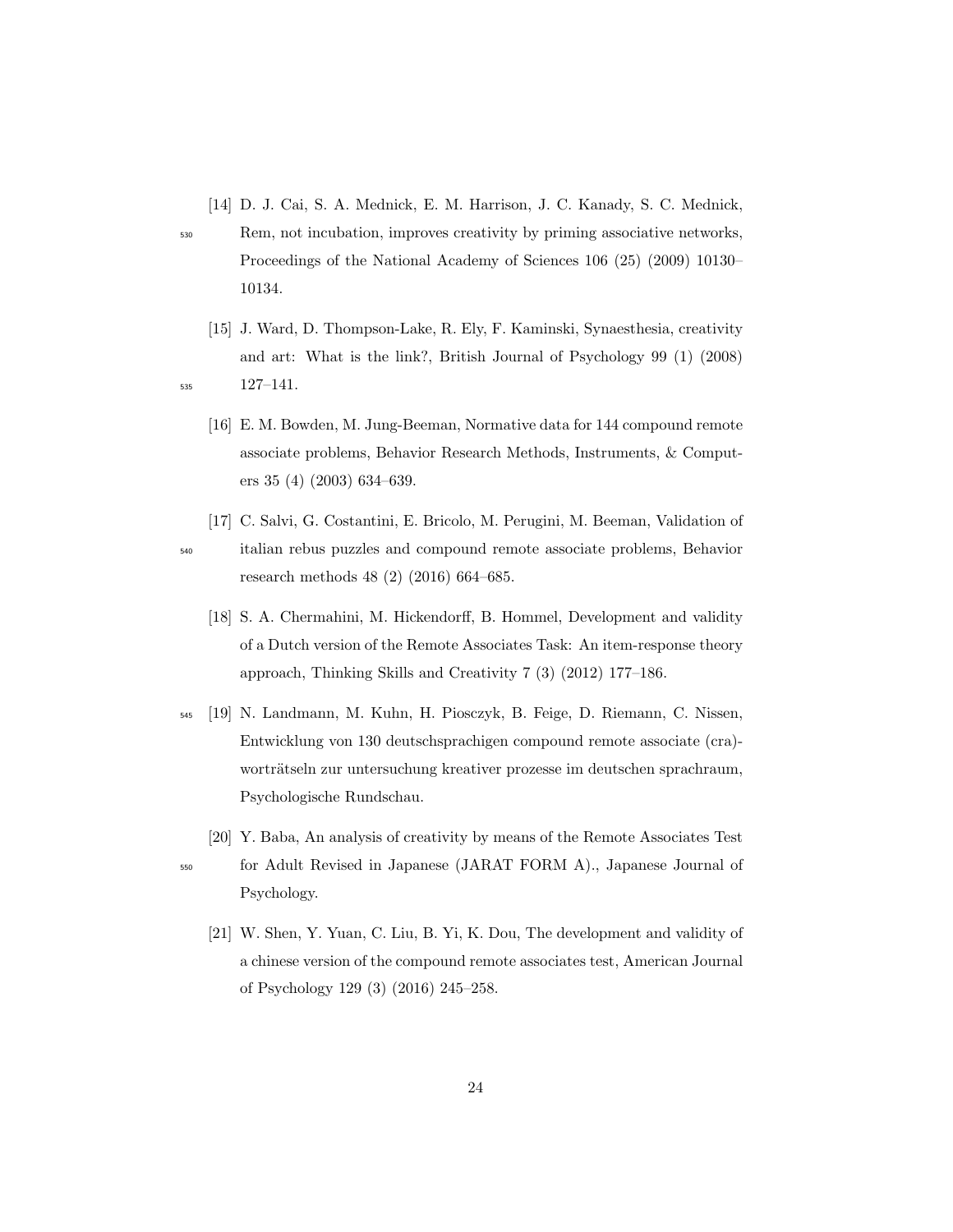- <span id="page-24-1"></span><span id="page-24-0"></span>555 [22] A. Sobków, A. Poleć, C. Nosal, RAT-PL–construction and validation of Polish version of remote associates test, Studia Psychologiczne 54 (2) (2016) 1–13.
	- [23] S. Mednick, The associative basis of the creative process., Psychological review 69 (3) (1962) 220.
- <span id="page-24-3"></span><span id="page-24-2"></span><sup>560</sup> [24] B. R. Worthen, P. M. Clark, Toward an improved measure of remote associational ability, Journal of Educational Measurement 8 (2) (1971) 113–123.
	- [25] D. S. Palermo, J. J. Jenkins, Word association norms: Grade school through college.
- <span id="page-24-4"></span>[\[](http://dx.doi.org/10.1016/j.patrec.2015.05.015)26] A.-M. Olteteanu, Z. Falomir, [comRAT-C - A computational compound](http://dx.doi.org/10.1016/j.patrec.2015.05.015) <sup>565</sup> [Remote Associates Test solver based on language data and its comparison](http://dx.doi.org/10.1016/j.patrec.2015.05.015) [to human performance,](http://dx.doi.org/10.1016/j.patrec.2015.05.015) Pattern Recognition Letters 67 (2015) 81–90. [doi:](http://dx.doi.org/10.1016/j.patrec.2015.05.015) [10.1016/j.patrec.2015.05.015](http://dx.doi.org/10.1016/j.patrec.2015.05.015). URL <http://dx.doi.org/10.1016/j.patrec.2015.05.015>
- <span id="page-24-5"></span>[27] A.-M. Olteteanu, H. Schultheis, J. B. Dyer, Computationally constructing <sup>570</sup> a repository of compound Remote Associates Test items in American English with comRAT-G, Behavior Research Methods, Instruments, & Computers[doi:10.3758/s13428-017-0965-8](http://dx.doi.org/10.3758/s13428-017-0965-8).
	- [28] A.-M. Olteteanu, From simple machines to Eureka in four not-so-easy steps. Towards creative visuospatial intelligence, in: V. Müller (Ed.), Fun-
- <span id="page-24-7"></span><span id="page-24-6"></span><sup>575</sup> damental Issues of Artificial Intelligence, Vol. 376 of Synthese Library, Springer, 2016, pp. 159–180. [doi:10.1007/978-3-319-26485-1\\_11](http://dx.doi.org/10.1007/978-3-319-26485-1_11).
	- [29] A.-M. Olteteanu, Two general classes in creative problem-solving? An account based on the cognitive processes involved in the problem structure - representation structure relationship., in: T. Besold, K.-U. Kühnberger,
- <sup>580</sup> M. Schorlemmer, A. Smaill (Eds.), Proceedings of the International Conference on Computational Creativity, Vol. 01-2014 of Publications of the Institute of Cognitive Science, Osnabrück, 2014.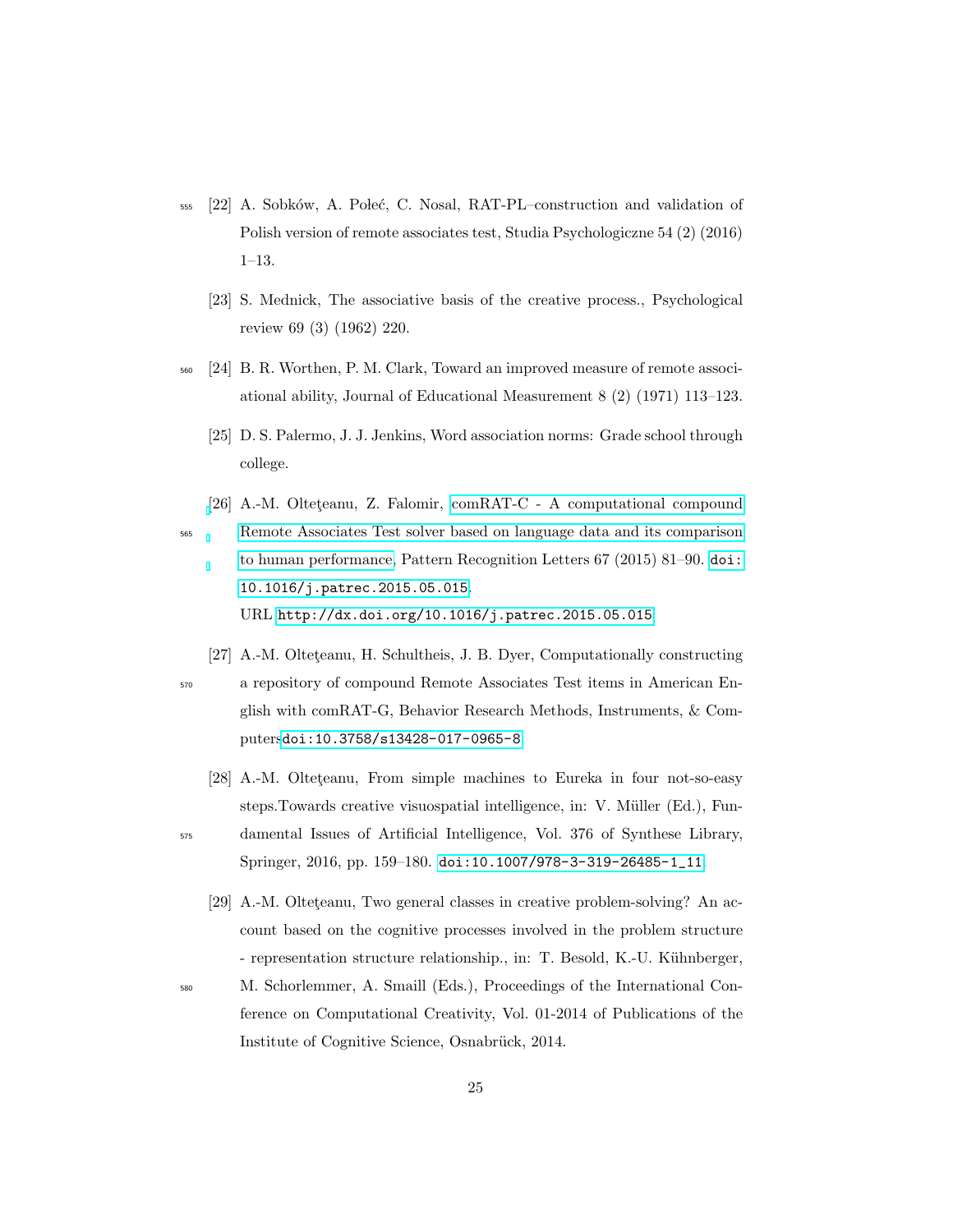<span id="page-25-0"></span>[30] A. Augello, I. Infantino, A. Lieto, G. Pilato, R. Rizzo, F. Vella, Artwork creation by a cognitive architecture integrating computational creativity <sup>585</sup> and dual process approaches, Biologically Inspired Cognitive Architectures

15. [doi:10.1016/j.bica.2015.09.007](http://dx.doi.org/10.1016/j.bica.2015.09.007).

- <span id="page-25-1"></span>[\[](http://www.sciencedirect.com/science/article/pii/S1571064518300599)31] G. A. Wiggins, [Creativity, information, and consciousness: The in](http://www.sciencedirect.com/science/article/pii/S1571064518300599)[formation dynamics of thinking,](http://www.sciencedirect.com/science/article/pii/S1571064518300599) Physics of Life Reviews[doi:https:](http://dx.doi.org/https://doi.org/10.1016/j.plrev.2018.05.001) [//doi.org/10.1016/j.plrev.2018.05.001](http://dx.doi.org/https://doi.org/10.1016/j.plrev.2018.05.001).
- <sup>590</sup> URL [http://www.sciencedirect.com/science/article/pii/](http://www.sciencedirect.com/science/article/pii/S1571064518300599) [S1571064518300599](http://www.sciencedirect.com/science/article/pii/S1571064518300599)
- <span id="page-25-3"></span><span id="page-25-2"></span>[32] A.-M. Olteteanu, Z. Falomir, C. Freksa, Artificial cognitive systems that can answer human creativity tests: An approach and two case studies, IEEE Transactions on Cognitive and Developmental Systems 10 (2) (2018) <sup>595</sup> 469–475.
	- [\[](http://www.sciencedirect.com/science/article/pii/S2352154618301256)33] V. Mekern, B. Hommel, Z. Sjoerds, [Computational models of creativity: a](http://www.sciencedirect.com/science/article/pii/S2352154618301256) [review of single-process and multi-process recent approaches to demystify](http://www.sciencedirect.com/science/article/pii/S2352154618301256) [creative cognition,](http://www.sciencedirect.com/science/article/pii/S2352154618301256) Current Opinion in Behavioral Sciences 27 (2019) 47 – 54, creativity. [doi:https://doi.org/10.1016/j.cobeha.2018.09.008](http://dx.doi.org/https://doi.org/10.1016/j.cobeha.2018.09.008).
- <span id="page-25-4"></span><sup>600</sup> URL [http://www.sciencedirect.com/science/article/pii/](http://www.sciencedirect.com/science/article/pii/S2352154618301256) [S2352154618301256](http://www.sciencedirect.com/science/article/pii/S2352154618301256)
	- [34] D. L. Nelson, C. L. McEvoy, T. A. Schreiber, The University of South Florida free association, rhyme, and word fragment norms, Behavior Research Methods, Instruments, & Computers 36 (3) (2004) 402–407.
- <span id="page-25-5"></span><sup>605</sup> [\[](http://ceur-ws.org/Vol-2090/)35] A.-M. Olteteanu, K. Yoopoo, [Towards computationally creating multi](http://ceur-ws.org/Vol-2090/)[answer queries for the remote associates test,](http://ceur-ws.org/Vol-2090/) in: Proceedings of the 5th International Workshop on Artificial Intelligence and Cognition, Vol. 2090, CEUR-Ws, 2017, pp. 34–40. URL <http://ceur-ws.org/Vol-2090/>
- <span id="page-25-6"></span> $_{610}$  [36] A.-M. Olteteanu, H. Schultheis, What determines creative association? revealing two factors which separately influence the creative process when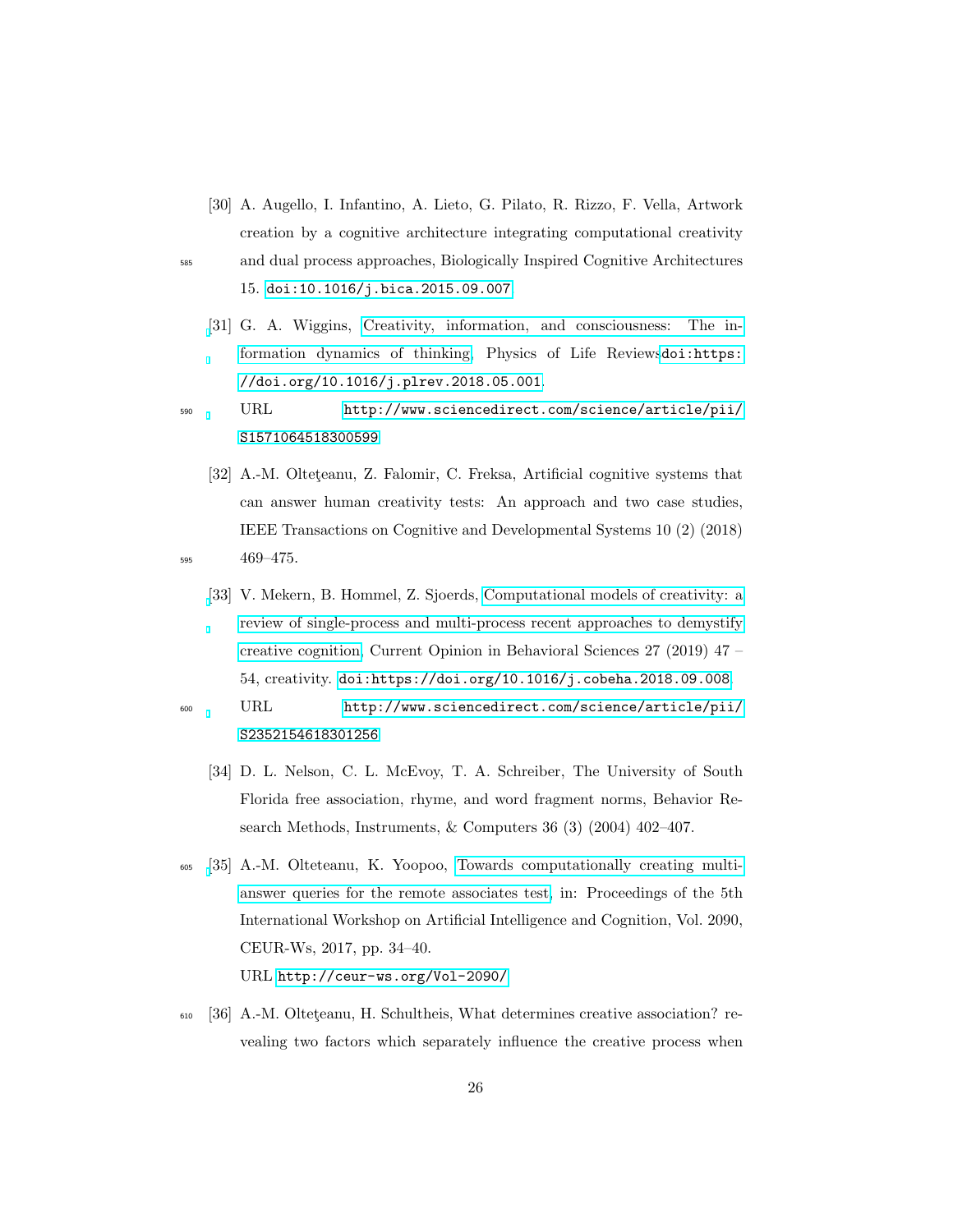solving the remote associates test, The Journal of Creative Behaviour[doi:](http://dx.doi.org/10.1002/jocb.177) [10.1002/jocb.177](http://dx.doi.org/10.1002/jocb.177).

- <span id="page-26-1"></span><span id="page-26-0"></span>[37] A. Tucker, Applied combinatorics, John Wiley&Sons, Inc., 2006.
- <span id="page-26-2"></span><sup>615</sup> [38] G. V. Georgiev, D. D. Georgiev, Enhancing user creativity: Semantic measures for idea generation, Knowledge-Based Systems 151 (2018) 1–15.
	- [39] G. A. Miller, R. Beckwith, C. Fellbaum, D. Gross, K. J. Miller, Introduction to WordNet: An on-line lexical database, International journal of lexicography 3 (4) (1990) 235–244.
- <span id="page-26-3"></span><sup>620</sup> [40] C. Fellbaum, 1998, WordNet: An electronic lexical database.